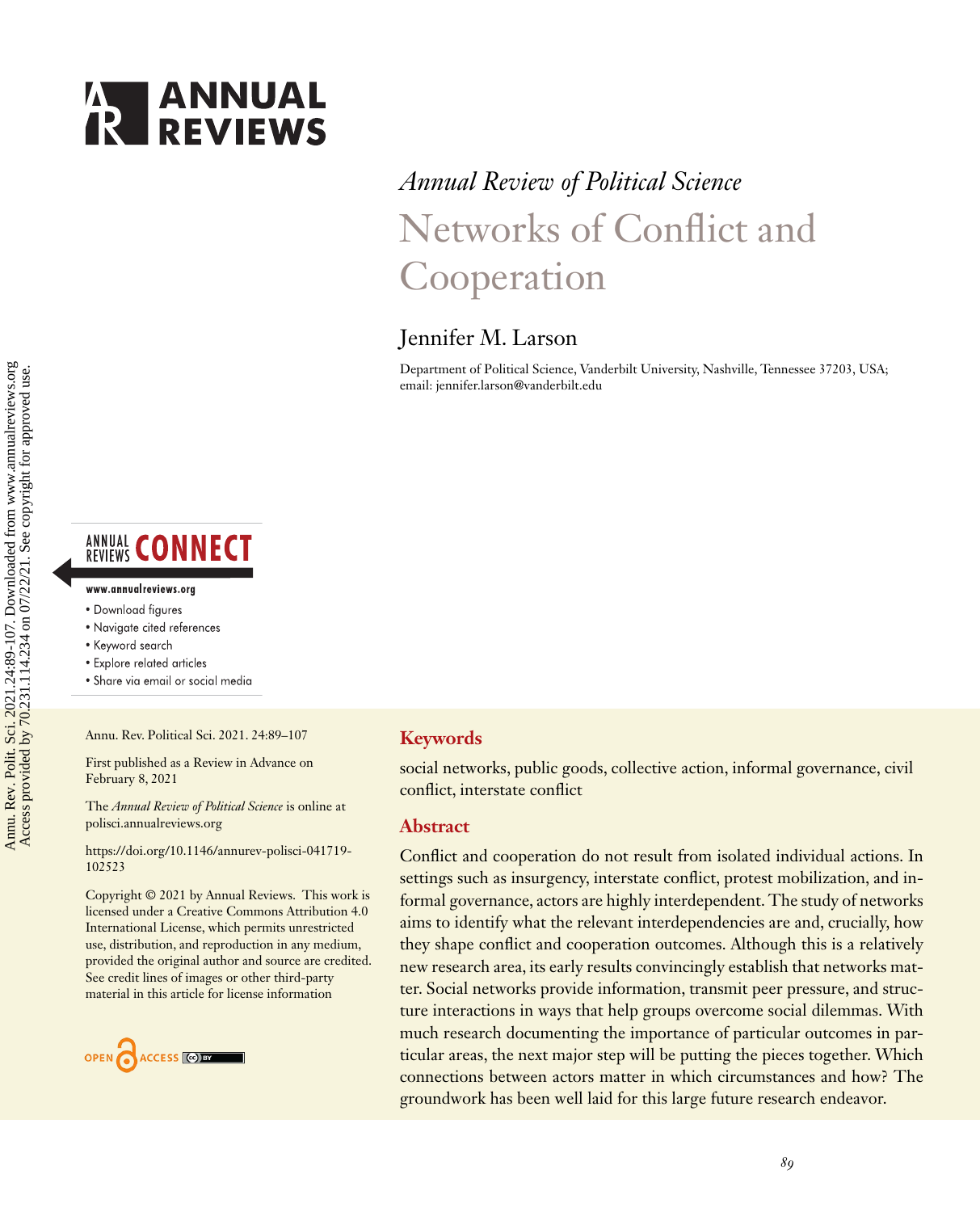#### **INTRODUCTION**

Conflict and cooperation are not the results of isolated individual actions. Recruits to an armed insurgency pay attention to the actions of other potential recruits. War between two states depends in part on formal alliances and trade relationships to third party states. Protesters come together when they know where to go and why, when they expect enough others to join them, and, in at least some cases, when they expect their peers to judge them favorably for doing so. Whole communities can live peacefully when they know that group members are committed to sanctioning misbehavior that they hear about.

The study of networks in the domains of conflict and cooperation attempts to identify what the relevant interdependencies among key actors are and how they operate. The approach begins by establishing what counts as a relevant connection between actors. Does the protest behavior of one affect another because they are friends? Good friends? People who met once? Does a state account for another state in its international dealings because they trade a little? Trade a lot? Are formal allies? Once the researcher has made these choices, the full web of actors and their relevant connections, known as links or ties, comprise a network.

Research in this area aims to demonstrate that the network under examination is in fact relevant to conflict or cooperation outcomes, determine what exactly the links in the network are doing to bear on these outcomes, and establish how the arrangement of links—the network structure matters. None of these aims is easy to accomplish. Theory quickly approaches intractability; experiments would ideally manipulate whole real-world networks, which is logistically challenging and ethically problematic; and empirical work faces onerous data requirements, with no help from the law of large numbers since observations are by definition dependent.

Despite these challenges, the body of research on networks of conflict and cooperation is substantial and growing rapidly. For the specific outcomes reviewed in this article, the first-order question of whether the network matters has been answered with a resounding yes. Interdependencies among actors are relevant to conflict and cooperation, and ignoring them would leave our understanding incomplete. The next step is establishing the mechanisms by which the network matters and how the arrangement of connections within the network matters. Research has just begun to scratch the surface of these issues, but results so far are promising.

This article reviews research pertaining to four broad conflict or cooperation outcomes. I begin with cooperative outcomes, since some conflict literature treats engaging in conflict as a problem of cooperation among participants. The first outcome is overcoming collective action problems, with a focus on protests. This literature has exploded in recent years thanks to the availability of online social media data. I detail the key results from both theory and empirical work and discuss issues with online network data sources.

The second outcome can be broadly characterized as informal governance. It includes the promotion of peaceful behavior, norm compliance, and public goods provision within communities. This literature relies heavily on the information-transmission role of networks and on group sanctioning mechanisms, so I consider these topics in turn.

The third and fourth outcomes focus specifically on violence. The third reviews the various ways that social networks are thought to matter for intrastate conflict, from recruitment to battle tactics to settlements. The fourth focuses on interstate conflict and the ways that networks among states relate to war.

Of course, any review with a page limit is bound to be incomplete. These four outcomes do not exhaust the study of networks of conflict and cooperation. Rich literatures on cooperation among politicians [\(Montgomery & Nyhan 2017\)](#page-18-0), between politicians and constituents [\(Cruz et al. 2017\)](#page-16-0), [among strategic actors plotting corruption \(Ferrali 2020\), across bureaucratic units \(Berardo &](#page-15-0) Scholz 2010), as well as the literature on conflict that spills over from place to place [\(Metternich](#page-18-0)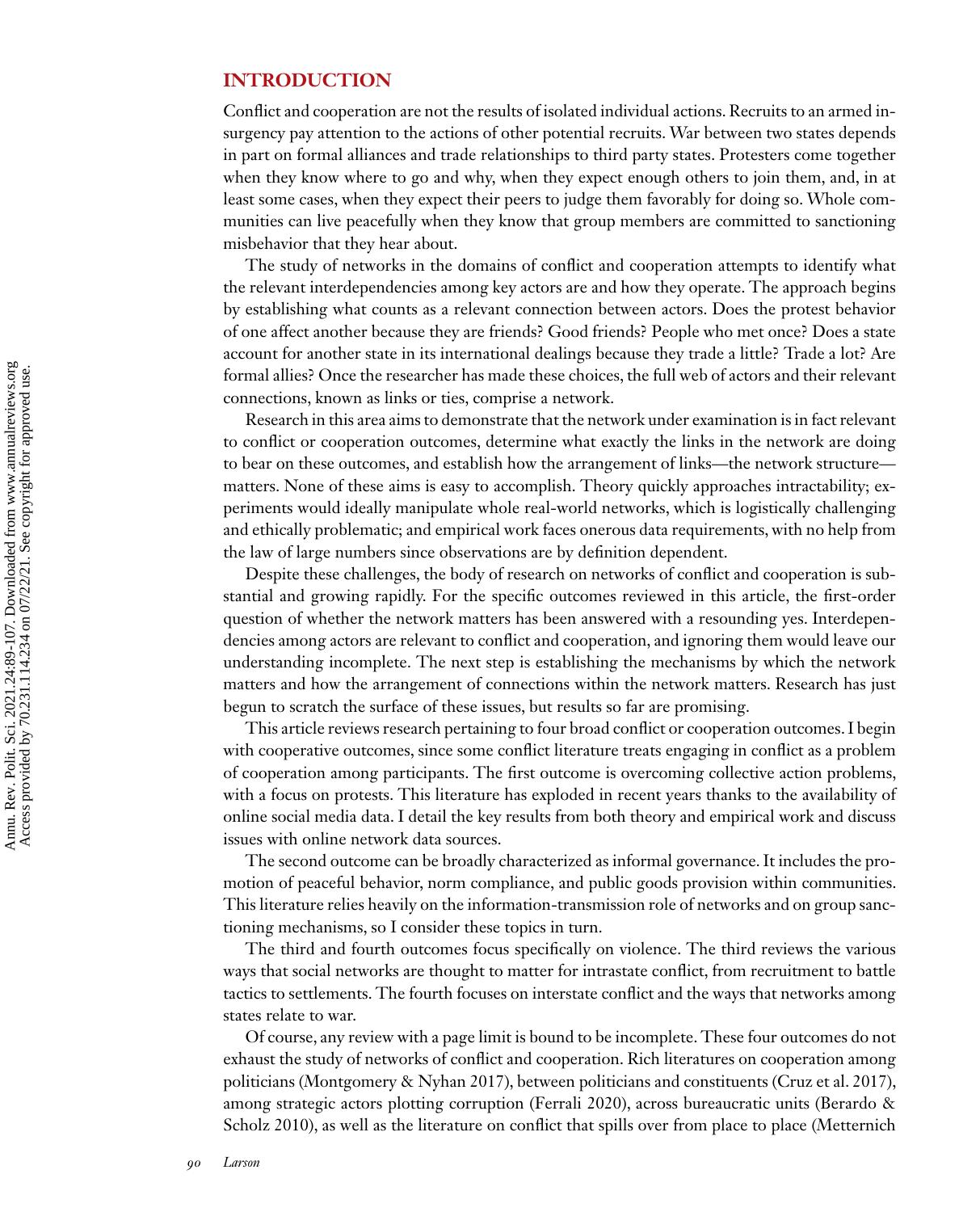

#### **Figure 1**

Example network with 12 nodes. The nodes and links could represent, for example, people and friendship, or people and shared club membership, or states and bilateral treaties. There are links between 17 pairs of the 12 actors in this network.

[et al. 2017\)](#page-18-0), are just a few that are omitted. I selected the four topics that are included because research on them is particularly active, they highlight a variety of methodologies for studying networks, they feature the key mechanisms thought to underlie the relationship between networks and cooperation in general, and they offer ample opportunities for high-impact future research. For each of the four outcomes, I point out some of the most pressing questions moving forward.

## **FOUNDATIONS OF NETWORKS RESEARCH**

All of the literature reviewed here accounts for relationships between units and so makes use of networks as conceptual tools. A network is defined by a set of nodes (which units are of interest) and a set of links, also called ties (which units are connected to which other units). Much of this literature explores the consequences of different network features, such as how links are distributed across nodes or how links are arranged. While a primer on network features is beyond the scope of this article, I provide brief definitions of the key features in the glossary where they are relevant. The definitions refer to the example network shown in **Figure 1**.

All the research reviewed below makes the point that the outcomes of conflict and cooperation can be better understood by considering not only sets of actors but also the ways that the actors are connected to one another. Studying the nodes without the links misses an important part of the explanation for why the nodes may erupt into conflict or come together and coexist peacefully. These works make use of research methodology tailored specifically to studying networks. For an overview of empirical networks research in political science, see [Victor et al. \(2017\).](#page-18-0) For more on empirical research design in this area, see [Larson et al. \(2020\).](#page-17-0) For a thorough introduction to network structural features, see [Jackson \(2010,](#page-17-0) ch. 2).

#### **NETWORKS AND COLLECTIVE ACTION**

Social movements such as protests can be thought of as acts of cooperation. They occur when a sufficiently large number of people cooperate by showing up, undertaking the costs and potential risks of doing so instead of free-riding off the efforts of others. Sociologists have argued for decades that social networks are key to this process [\(McAdam 2003\)](#page-17-0). People's willingness to participate may be a function of their links in a network. Social ties can transmit information, directly (such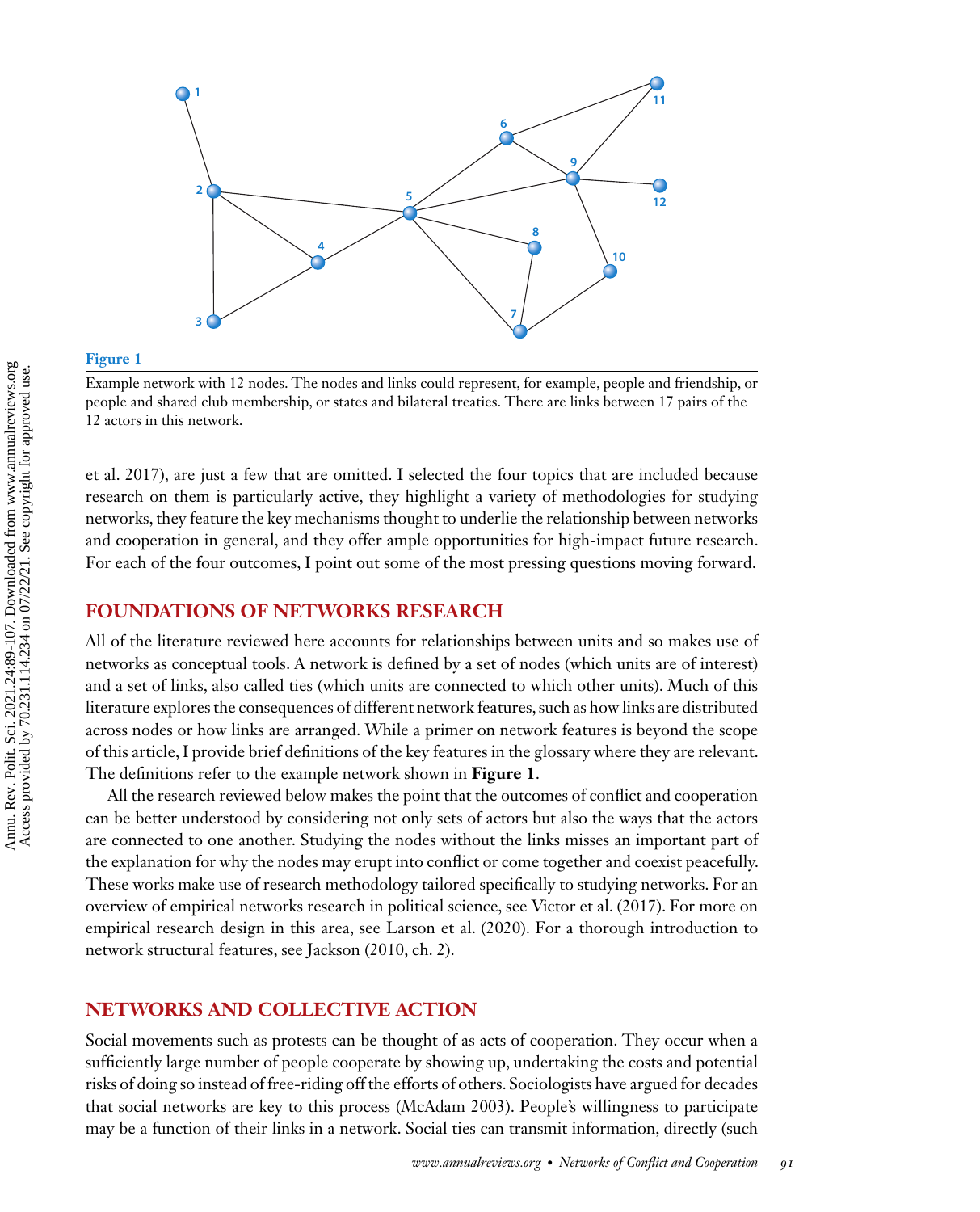as where the protest will be held) or indirectly (such as an impression of the number of others likely to attend), and can facilitate social pressure to reward participants and shame shirkers.

**Clustering:** The

extent to which nodes who have a neighbor in common are themselves linked, completing triangles in the network. In **Figure 1**, nodes 3 and 4 share common neighbor 2, and they are also linked to one another, creating a triangle. Clustering is calculated by taking the ratio of pairs of neighbors who are linked to the total number of pairs of neighbors in the network, here 15/44, or 0.34

#### **Network neighbors:**

All nodes to which a node is directly linked in the network. In **Figure 1**, the neighbors of node 10 are 7 and 9

Seminal studies of collective action establish proof of concept: Networks indeed were relevant to real social movements. Recruitment to an insurgency in the Paris commune in 1871 relied on preexisting social networks [\(Gould 1991\)](#page-16-0), people invited to participate in the 1964 Mississippi Freedom Summer project were more likely to accept if they had a friend who was also invited [\(McAdam 1986\)](#page-17-0), and demonstrators in East Germany before the fall of the Berlin Wall had social connections to other demonstrators [\(Opp & Gern 1993\)](#page-18-0).

Moving beyond proof of concept had to await the era of social media. Digging deeper into how networks matter for social movements requires rich data on the structure of networks. This entails a record of who participated as well as a detailed mapping of who is socially connected to whom. These data are not easy to acquire. In offline spaces, social movements rarely have participation rosters; even when they do, they even more rarely involve records of which participants were socially related to which others. Retrospective surveys can ask respondents about both participation and relationships at the time of the protest, but this method requires keen memories and is subject to bias.

While the social sciences waited for a data solution, theoretical models filled in some details about how we should expect networks to matter for social movements. Modeling the spread of information or motivation as a diffusion process and varying assumptions about how each person in the network becomes activated to join a movement, we gather the overwhelming takeaway: It's complicated. Whether more links, or individuals with more links, or links that are stronger make protest more likely depends heavily on other factors, including context and assumptions about when exactly a person is sufficiently motivated [\(Gould 1993,](#page-16-0) [Marwell et al. 1988,](#page-17-0) [Siegel 2009,](#page-18-0) [Watts 2002\)](#page-18-0). We do learn that when motivation to participate can be described by a complex contagion process, meaning that endorsement by multiple peers increases the likelihood of "catching" motivation, the presence of weak ties can impede protests [\(Centola & Macy 2007\)](#page-16-0). The greater the level of clustering, the less likely a widespread protest will take off (for a review of the complex contagion literature, see [Guilbeault et al. 2018\)](#page-16-0). In contrast, we learn from the game theoretic model of [Chwe \(2000\)](#page-16-0) that small, tight-knit subgroups within a network can cascade into a protest if they take cues from one another. Small groups of highly motivated participants can convince larger groups of slightly more hesitant participants, who can convince larger groups of even more hesitant participants, to turn out, producing a large protest.

Taken as a whole, these theories provide a stylized view of how networks might affect protests. A person's network ties (her network neighbors) matter because they serve as her sources of information about the protest and provide others with information about her. This information might be logistical details, insight into others' grievances, news that shapes the expected costs of participating, or the participation plans of others. Different people may be differently hesitant to protest for a variety of reasons (fear, apathy, lack of grievances, etc.). Distilling these reasons into a single value, we can say that a person's individual threshold for protesting is met if she believes that enough others are planning to protest. Since different people can reasonably have different thresholds, how individuals are distributed throughout a given network also matters. If high-threshold (highly hesitant) people are surrounded by only other high-threshold people, all will likely stay home. Whether low-threshold people motivate high-threshold people depends on whether the high-threshold people are linked to them.

#### **The Era of Social Media**

Social media provide a vast new data source with network detail sufficiently fine grained to test some of these theories. Many modern protests are organized using online platforms in a way that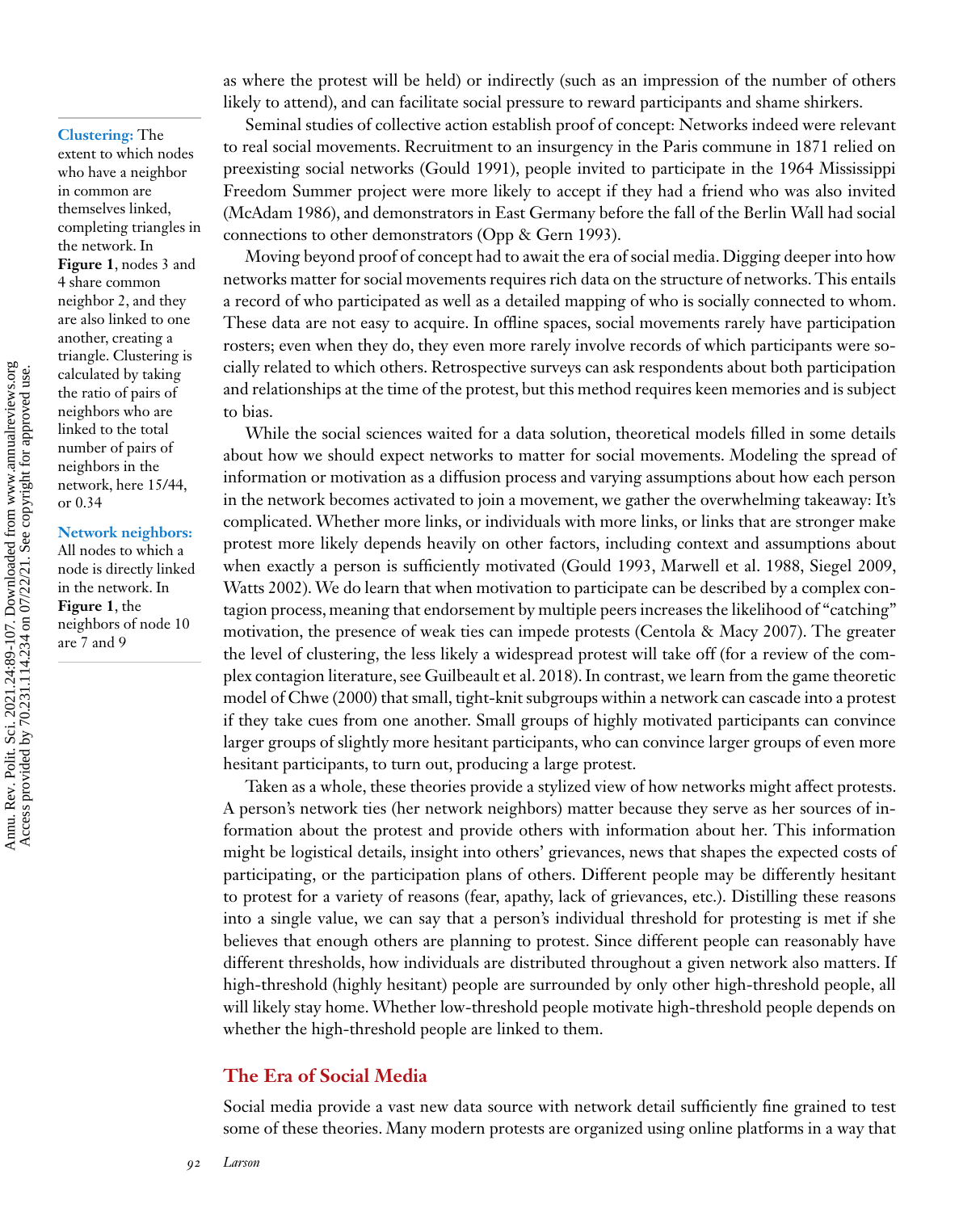generates public data [\(Zeitzoff 2017\)](#page-18-0). These data sources permit large-scale studies of any one protest, as well as comparisons across protests, for the first time. For instance, Steinert-Threlkeld [et al. \(2015\) collect 14 million tweets sent during the Arab Spring by Twitter users in 16 countries,](#page-18-0) calculate a measure of how coordinated messages on Twitter are (by calculating the Gini coefficient of the number of hashtags used), compare the timing of this coordination to the timing of protests, and find a robust statistical relationship between yesterday's level of coordination and today's number of protests within each country. Since activity in online social media strongly coincides with activity in protests, using these media to study networks in protests was the sensible [next step, bolstered by findings that social ties online are informative of social ties offline \(Bisbee](#page-15-0) & Larson 2017).

Research using online social media data to study networks in protests has produced three main findings. First, those who participate in protests are in fact connected to other participants in their social networks. Using data from the protest following the 2015 *Charlie Hebdo* shooting and a technique that compared protesters (identified by geolocated tweets sent from the protest site) to similar nonprotesters (identified by a geolocated tweet sent sufficiently far from the protest site during the protest), [Larson et al. \(2019\)](#page-17-0) show that protesters were substantially more connected to one another in terms of direct ties, indirect ties, reciprocated friendships, and clusters of friends than nonprotesters. This evidence is consistent with the motivation to attend spreading through the network.

Second, individuals in peripheral network positions (relatively low connectivity) actually have a large impact on whether a protest occurs. Their numbers are large enough that even if they do little, collectively they amplify messages widely enough to make them important to social movements [\(Barberá et al. 2015\)](#page-15-0), and their participation may more credibly signal to others on the periphery that enough people plan to turn out to be motivating [\(Steinert-Threlkeld 2017\)](#page-18-0).

Third, the structure of online networks is such that certain positions are better able to send information quickly to many others. In the follower network on Twitter, those who have more followers are in fact more influential in the reach of information [\(González-Bailón et al. 2011\)](#page-16-0). Some also occupy bridge and bottleneck positions that afford the opportunity to share information spreading in one group with another group, though occupants of these positions do not make use of them very often [\(González-Bailón & Wang 2016\)](#page-16-0).

Looking ahead, an exciting research agenda awaits. Protests are not all alike. Do different protests use networks differently to mobilize? Does this vary by the perception of risk or topic area? Do different uses of networks affect the success of protests? It also appears that there are many different mechanisms by which networks may facilitate protests. Do they all operate in every case, or are some more prevalent in some circumstances? Research that directly studies mechanisms at a large scale are rare (for an exception, see [McClendon 2014\)](#page-17-0). Furthermore, how will the network processes of future protests interact with the strategic attempts of outside actors who prefer to thwart protests? After all, whether repression works to suppress collective action depends on network structure [\(Siegel 2011\)](#page-18-0), and leaders have a suite of tools at their disposal to disrupt networks, including the option to shut down the online network using internet blackouts [\(Gohdes 2015\)](#page-16-0).

#### **Future Issues: Collective Action**

1. Which network mechanisms work for which kinds of protests? For instance, is the esteem of peers only relevant to protests that are expected to be nonviolent? Is logistical information ever sufficient?

**Peripheral:** A node is relatively peripheral if it has few ties compared to the rest; some authors add the stipulation that it have low centrality. Nodes 1 and 12 would be considered peripheral in **Figure 1**

**Bridge:** A link that connects two otherwise separate communities. In **Figure 1**, the links between 1 and 2 and between 9 and 12 are bridges, since 1 and 12 would be separated from the community without them, though some authors do not count as bridges links whose absence would only separate a single node from the rest

**Bottleneck:** A node that connects two otherwise disjointed communities. Node 5 is a bottleneck in **Figure 1**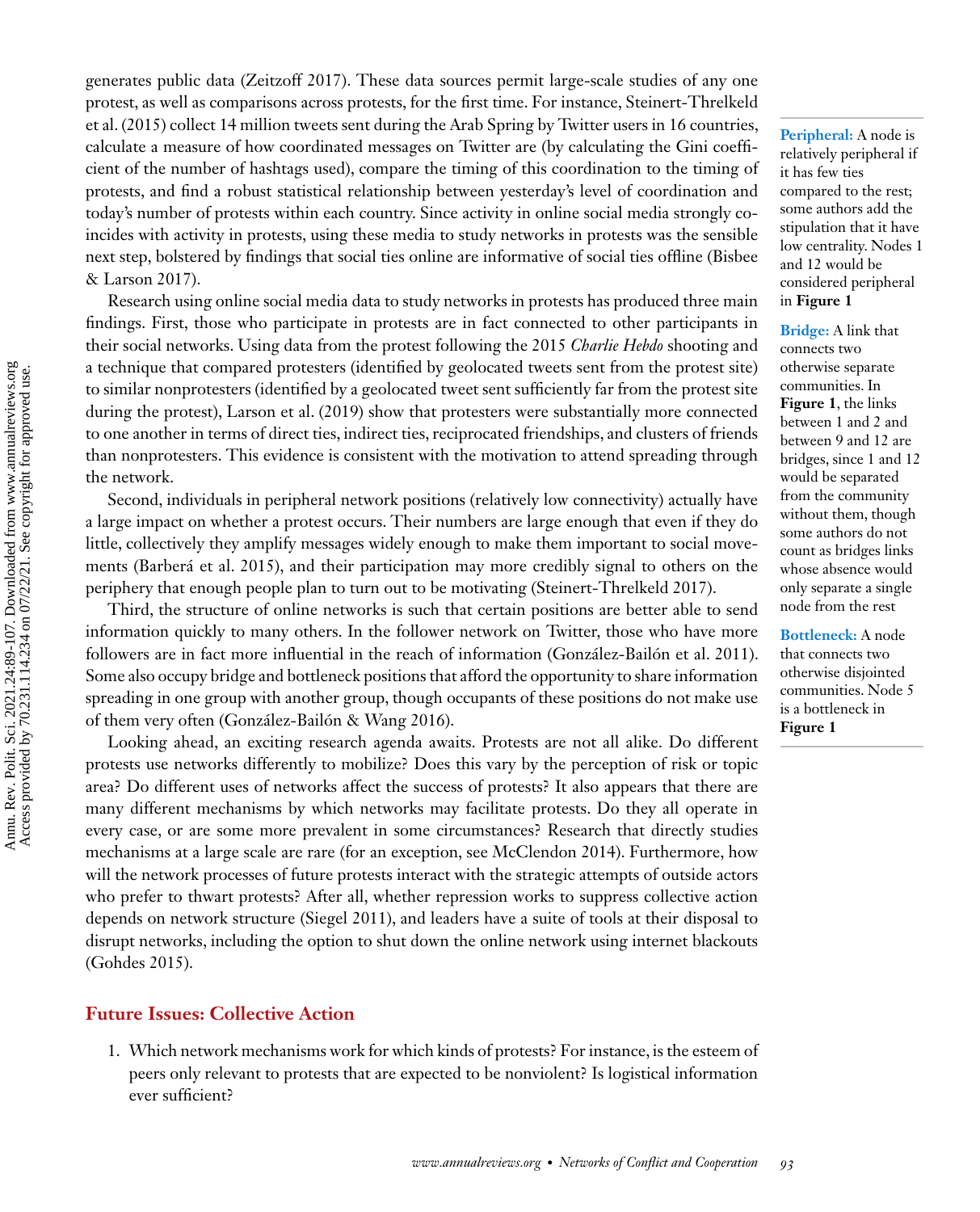**Density:** The ratio of the total number of links present to the maximum that could be present given the number of nodes. The density of the network in **Figure 1** is  $\frac{17}{66} = 0.26$ 

2. How will protests evolve in response to increasing counterprotest information and tactics, especially on social media? Will networks begin to play a new role? Will these be visible in online data sources?

#### **NETWORKS AND INFORMAL GOVERNANCE**

Groups are often left to their own devices to govern themselves. This can be literally the case in weak states, and figuratively the case in instances of norms or cooperative behavior outside the scope of the law. Theory tends to approach informal governance by zeroing in on how groups can cooperate by jointly contributing to a public good [\(Bramoullé & Kranton 2007,](#page-15-0) [Wolitzky 2013\)](#page-18-0) or by getting along with one another (modeled as avoiding defection in the Prisoner's Dilemma; see [Larson 2017a,](#page-17-0)c).

The study of cooperation among strategic, networked actors has its roots in game theoretic models of community enforcement [\(Kandori 1992\)](#page-17-0). These asked: How can people be incentivized to behave appropriately when they interact with lots of different people, but no one person has the authority to keep order in any official way?

Early work quickly noted that decentralized schemes to keep one another behaving well would succeed only if people knew enough about how the others were behaving [\(Dixit 2003, Greif 1993,](#page-16-0) [Lippert & Spagnolo 2011,](#page-17-0) [Nava & Piccione 2014\)](#page-18-0). In the extreme, if no one finds out that someone misbehaved, no one can do anything about it. People who expect no one to be able to do anything about their bad behavior misbehave. A key mechanism that this body of theory points to is information transmission—how people get information from one another, including about how people have behaved—which naturally lends itself to thinking in terms of networks.

If people in a group are part of a network where the ties serve as channels of information from one person to another, then the network can function to spread the word about people's behavior. Specifically, a network tie between two players provides each with information that the other has, and this information can inform the strategic decisions that facilitate cooperation. Most often, this information is about who did what in the past, which opens the possibility of punishing those who behaved uncooperatively. Networks then determine whether and how many people are informed when someone behaves badly.

For instance, [Larson \(2017c\)](#page-17-0) considers a game theoretic model in which community members run into one another in daily life and any pair's interaction takes the form of a Prisoner's Dilemma. One person could injure or cheat the other for short-term gain, but the group would be better off if no one ever did so. The setting posited by [Larson \(2017c\)](#page-17-0) is a weak state (and explores the case of frontier mining towns in 1850s United States), so centralized monitors or enforcers are unavailable. The community can enforce good behavior if people gossip about misbehavior in their social networks.When someone is wronged, she tells her network neighbors, who tell theirs, who tell theirs and so on, ideally until the number of people in the know is large enough to inflict a serious punishment. When the network of who gossips with whom is structured so that news of misbehavior spreads to a large number of others quickly, everyone expects to be punished by a sufficiently large number of other community members that they are deterred from misbehaving in the first place. Hence, networks that spread information about anyone else widely and quickly can enforce cooperation within a group.

This basic logic suggests that how links are arranged in a network affects how well groups can enforce cooperation because the arrangement of links affects who learns what when people share information. It may seem that networks with numerous links—those with high density would be best, but in fact the arrangement of the links that are present can matter more. The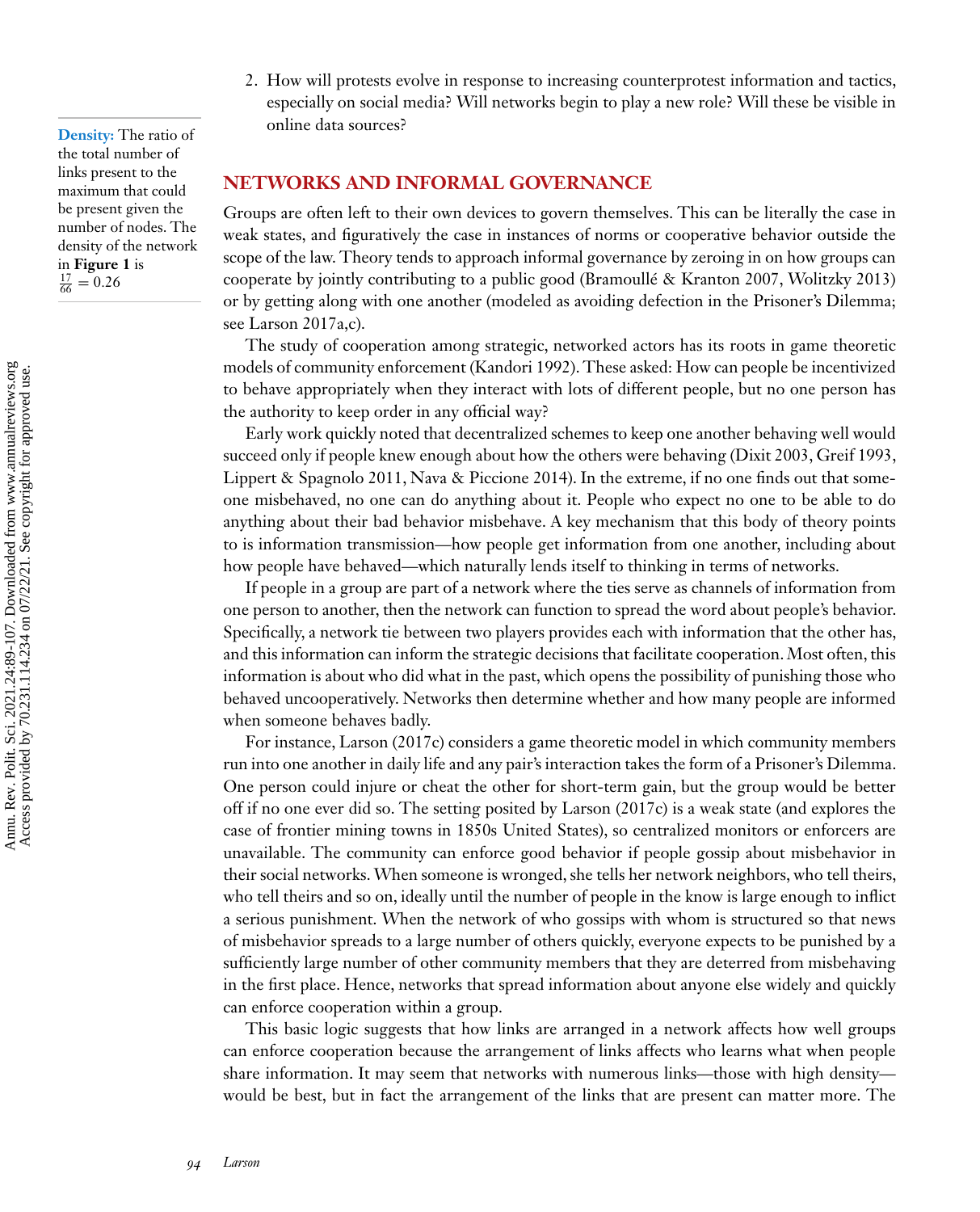distribution of links matters because people in relatively isolated, peripheral positions have limited access to information, and information they send does not reach many people. The presence of such positions can result in the people occupying them misbehaving [\(Larson 2017a\)](#page-17-0), or in the rest of the network effectively bullying them [\(Larson 2017c\)](#page-17-0). This logic also suggests that bottlenecks in the network—positions that are essential to information in one region reaching another can set up incentives for misbehavior [\(Larson 2017a\)](#page-17-0) and lying without consequence (Lippert & [Spagnolo 2011\). The networks that best support cooperation have many links arranged so that no](#page-17-0) one person has too few [\(Larson 2017a\)](#page-17-0).

This line of theory relies on two empirically testable assumptions. First, individuals are arranged into social networks that are at least sometimes used to spread word-of-mouth information. Second, individuals sometimes act on information they hear to sanction someone's misbehavior. This line of theory also produces a testable implication: Groups with certain network structures are expected to experience worse outcomes when trying to self-govern. Networks that have few links overall, that contain peripheral positions for some, and that are fragmented into distinct groups would be worse for enforcing cooperation. None of these three empirical propositions is easy to test, but the next sections review what a growing literature can say so far.

#### **The Informational Role of Networks**

Early studies of information spread through social networks largely relied on indirect methods of inferring that communication occurred along social ties. For instance, [Duflo & Saez \(2003\)](#page-16-0) use an experiment that randomized invitations to a retirement plan fair and find indirect evidence that individuals within university departments talk with one another about retirement savings and upcoming events. [Conley & Udry \(2010\)](#page-16-0) measure some social network ties among pineapple farmers in Ghana, and through a careful statistical analysis of planting behavior, the authors infer that farmers share information with one another about new technology.

Taking a more direct approach, [Mobius et al. \(2015\)](#page-18-0) created an artificial opportunity for university students to reveal information seeking in their real networks (for a review of social learning, see [Mobius & Rosenblat 2014\)](#page-18-0). The authors created a treasure hunt game that entailed entering guesses to three cute questions about treasure. Each question had two possible answers, of which one answer was correct. Participants entered guesses in an online platform. Crucially, all participants were given initial suggested answers to the questions and were told that the majority of people received correct suggested answers. Respondents were asked to record whom they talked to about answers in the online portal, generating a record of who talked to whom. The researchers also had social network data against which they could compare names. The researchers find that although participants did reach out to their friends for information, they more often reached out to strangers. This finding warrants careful consideration, because it could be taken to imply that social networks are not particularly important sources of information—not if people are even more likely to try to learn things from strangers.

The exact setting of [Mobius et al. \(2015\)](#page-18-0) is important for interpreting the results. The environment is an artificial one in which everyone knows that a stranger's information is just as valuable as a friend's. Friendship makes it no more likely that the organizers gave someone the correct suggested answers. Within the parameters of the game, that information matters only to help players make correct guesses. This setting should considerably drive down the value of friends as an information source. More realistic settings involve a lack of common knowledge that friends and nonfriends have equal access to the truth, the possibility of lying, a desire to vet information with someone trusted, risk in communicating about a topic, and so on, any of which would increase the value of a friend as a source of information.

**Fragmented:**

A fragmented network has separate components. The network in **Figure 1** is not fragmented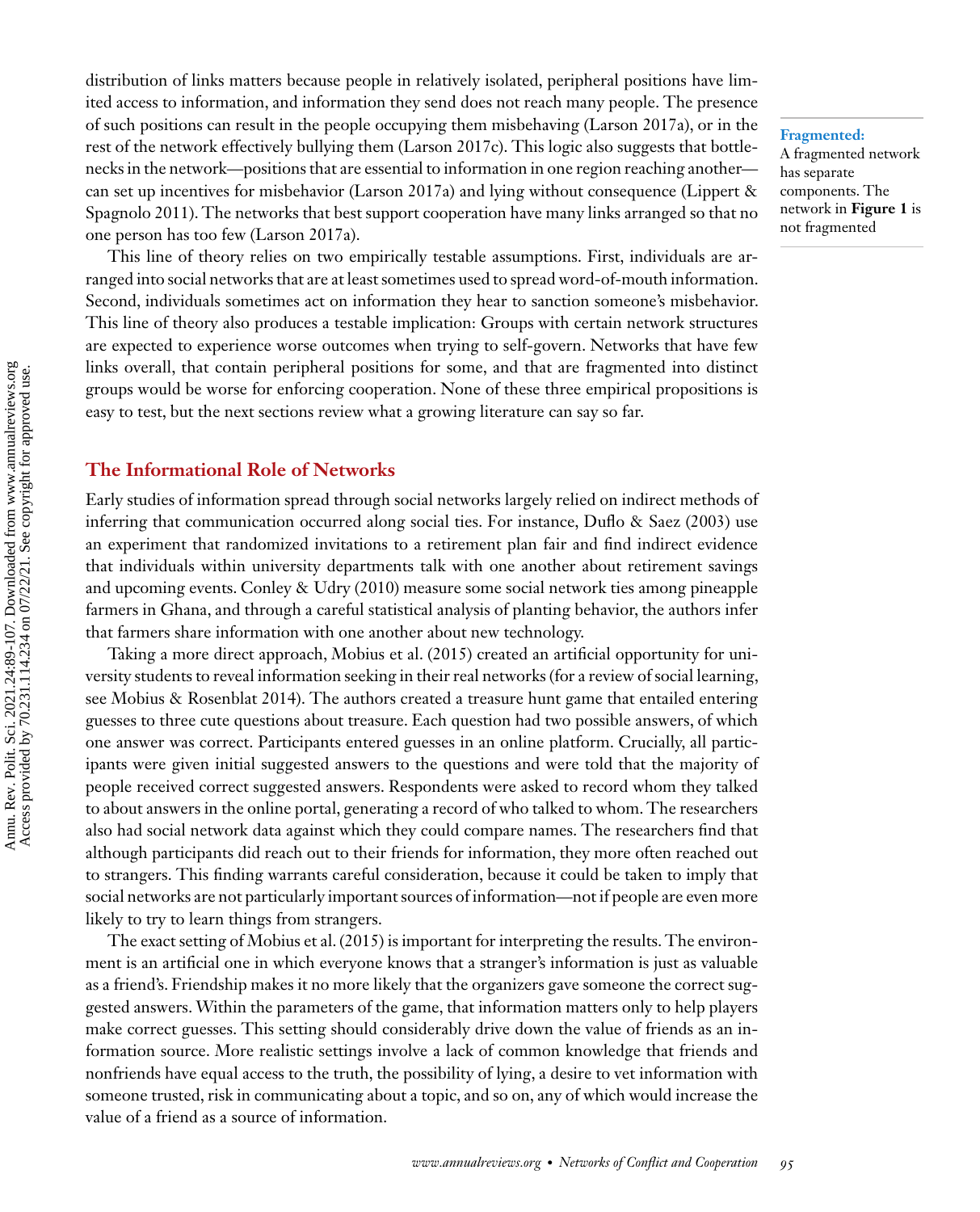Studies of less artificial settings indeed find that people rely heavily on their social ties for information when some of these features are at play [\(Banerjee et al. 2013\)](#page-15-0), and people do privilege social contacts over strangers as sources. [Larson & Lewis \(2017\)](#page-17-0) combine a mapping of network structure with a direct view of information transmission. The study seeded new information in two Ugandan villages that were similar on all observable dimensions except for ethnic composition—one was ethnically homogeneous, the other was more diverse. A few randomly chosen people in each village were told that in three days, an event would be held at which valuable blocks of soap would be given out in exchange for taking a survey. Through surveys at the event and after, the research team mapped the villages' social networks and tracked if and how villagers learned the information. Villagers who learned the information did so primarily through their social network and exclusively in person. Large differences in the reach of information across the two villages also corroborate the importance of network structure and the quality of ties for information transmission, discussed below.

Why would social contacts be sources of information that are preferred to those more socially distant? Why would friends be better sources than strangers, or even mere acquaintances? "Information" can mean many different things and is exchanged in a variety of circumstances. Some may be sterile fact-finding missions like that of [Mobius et al. \(2015\).](#page-18-0) In others, senders may have incentives to withhold or misrepresent information, and receivers may distrust information or be endangered by learning it. In contexts with these features, not only may a social relationship lay the groundwork for a preferred information source, but some types of social relationships may be preferred to others. And of course, if information spreads because of incidental encounters [\(Minozzi et al. 2020\)](#page-18-0), and these are more likely among friends, friends may again be responsible for a higher volume of information transmission.

Consider the setting of [Ferrali et al. \(2020\),](#page-16-0) in which Ugandan villagers can adopt a new political communications technology to report on service delivery. Because any villager who adopts the technology would find it more valuable if others did as well (so that more of them can report in and improve service provision), a positive review from a stranger may be met with suspicion. Social ties, and in particular trusted ones, can more credibly communicate a positive review. Careful network maps and adoption behavior from 16 villages support the finding that when benefits are uncertain and a technology has positive externalities, friends can convince friends to adopt it if they trust one another. This study highlights the value of characterizing information in terms of how certain its benefits are and whether knowing it generates externalities. Viewed in these terms, [Larson & Lewis \(2020\)](#page-17-0) find that when benefits are uncertain, no positive externalities are present, and information entails social risk, not all social ties transmit information equally. More studies of more contexts and information types will be helpful for filling out our understanding of the network process at play across the board.

These empirical findings are consistent with a literature pointing out that ties may vary in meaningful ways, including their strength [\(Granovetter 1973\)](#page-16-0). Although [Granovetter \(1973\)](#page-16-0) is primarily interested in the advantages of weak ties—those characterized by lower frequency of interaction and less intimacy—which stem from access to different information than one could access from strong ties, this work also points out that weak ties may transmit a reduced volume of information. For demand-driven processes of information acquisition, this means that too many weak ties may reduce a person's access to novelty overall [\(Aral & Van Alstyne 2011\)](#page-15-0). For supply[driven processes of information sharing, weak ties may crowd out the use of strong ties \(Larson](#page-17-0) 2017b). For both demand-driven and supply-driven cases, some ties are worse at spreading information [or, in the language of [Aral & Van Alstyne \(2011\),](#page-15-0) have "lower bandwidth"] because of lower trust, infrequent encounters, less mutual intelligibility, and the like.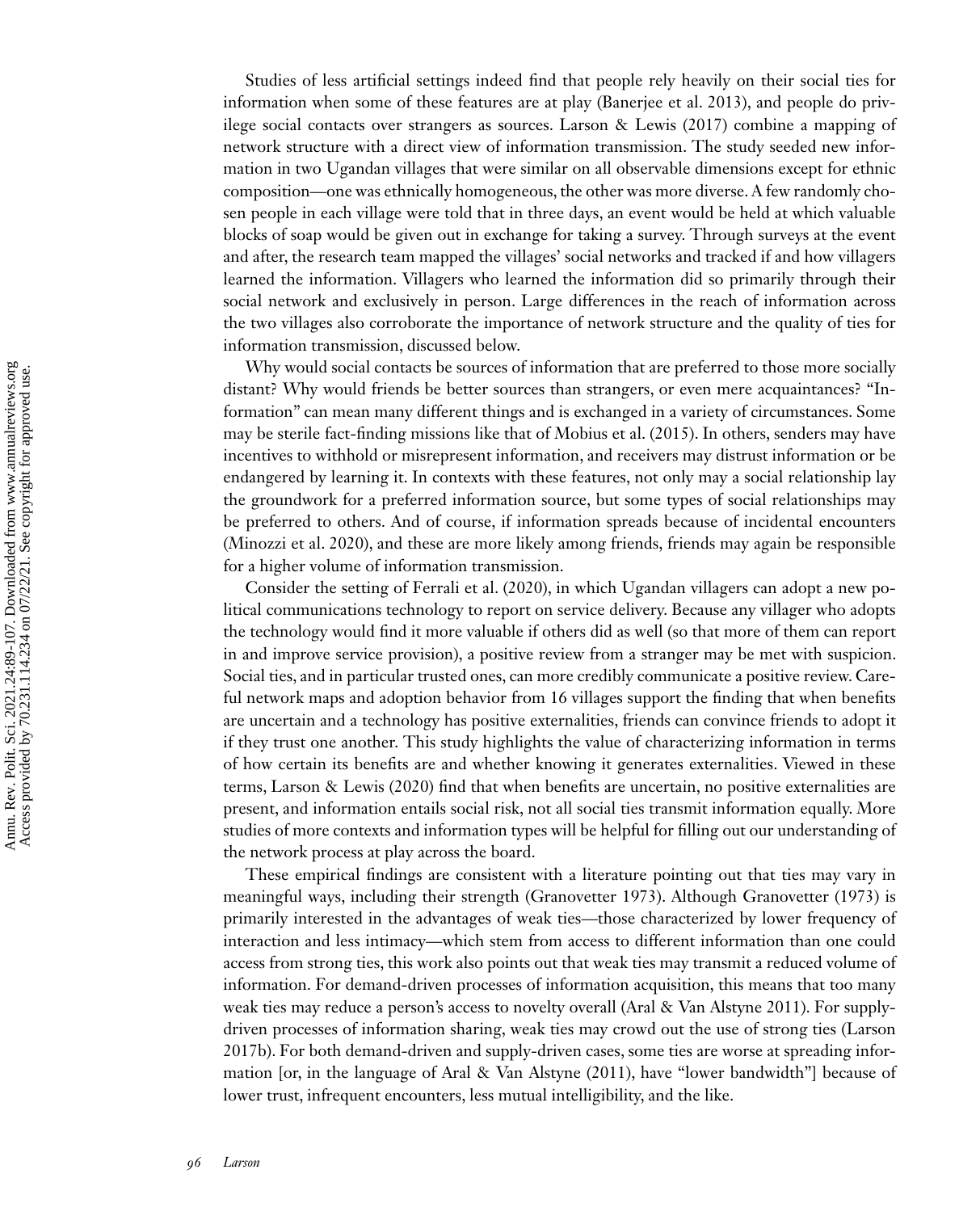Ties that spread less information or that spread information less well can dramatically limit the speed and extent of the spread of information through a network. The agent-based model of [Larson & Lewis \(2017\)](#page-17-0) shows that some social ties may have transmitted information relatively poorly in the Ugandan villages under study. If villagers were more hesitant to share information about the upcoming event with noncoethnics, making social ties between noncoethnics less likely to transmit information from an informed villager to a noncoethnic he or she encountered, then the presence of many cross-ethnic ties would substantially diminish the reach of information in the network. Indeed, information spread much more poorly in the diverse village than the homogeneous one. Perhaps not all social ties operate equally effectively at transmitting every piece of information.

If that is the case, the next large research agenda is pinning down which social ties transmit which kinds of information and when. Understanding the role of ties that span different identity groups falls under this agenda, with much ground left to be covered. When do networks of social interactions span identity groups? Where networks of social interactions do include cross-group ties, when does information flow freely along these ties? Given research showing that trust of ingroup members tends to be higher than trust of out-group members [\(Robinson 2016\)](#page-18-0), can any cross-group ties function as effectively as within-group ties for the spread of information? Is trust a qualitative feature of a tie that can be measured separately and that moderates its effectiveness at spreading information? What kinds of information spread incidentally, such that the type and quality of the tie are irrelevant?

Finally, the importance of networks for spreading information and fact that social ties can serve as trusted sources of information raise questions about the problem of misinformation. Does giving social contacts the benefit of the doubt mean that people will be more gullible when a social contact shares misinformation? Would certain network structures be more susceptible to buying into and widely spreading falsehoods? Most work in this area that has focused on the structure of networks has been theoretical, aimed at determining the optimal information campaign to counter [misinformation, and largely finds that making this determination is exceedingly difficult \(Budak](#page-16-0) et al. 2011, [Tong et al. 2018\)](#page-18-0). Recent empirical research has focused on misinformation campaigns in online social media, a domain where the prevalence of fake news is high [\(Lazer et al. 2018,](#page-17-0) [Tucker et al. 2018\)](#page-18-0). One study suggests that people are not seeing misinformation shared by friends [at a very high rate on Facebook, at least not during the 2016 US presidential election \(Guess et al.](#page-16-0) 2019). Experimental evidence suggests that people share fake news largely out of haste (Pennycook [et al. 2020\) and believe it largely out of a lack of deliberation \(Bago et al. 2020\). The questions](#page-18-0) remain: Are some network ties more conducive to hasty sharing? Are some network structures more susceptible to false information? And can strong ties be successfully used to actively vet information heard from third parties?

#### **Using Social Networks to Sanction**

The question of whether groups sanction misbehavior in response to information learned through their social networks is much more difficult to verify empirically. Operationalizing peer sanctioning is more challenging. Sanctioning can be subtle, down to a glance that conveys disapproval. Moreover, if a group is successfully applying social sanctioning to enforce cooperation, no instances of sanctioning should ever be observed; the threat that it *would* be used keeps everyone cooperating, and in equilibrium, no action is needed. Consequently, research verifying the second empirical assumption is scarcer.

One approach experimentally manipulates the perception that future sanctioning is possible. For instance, [Gerber et al. \(2008\)](#page-16-0) use an experiment that randomized the content of mailings to registered US voters, with some promising to publicize their turnout to their households or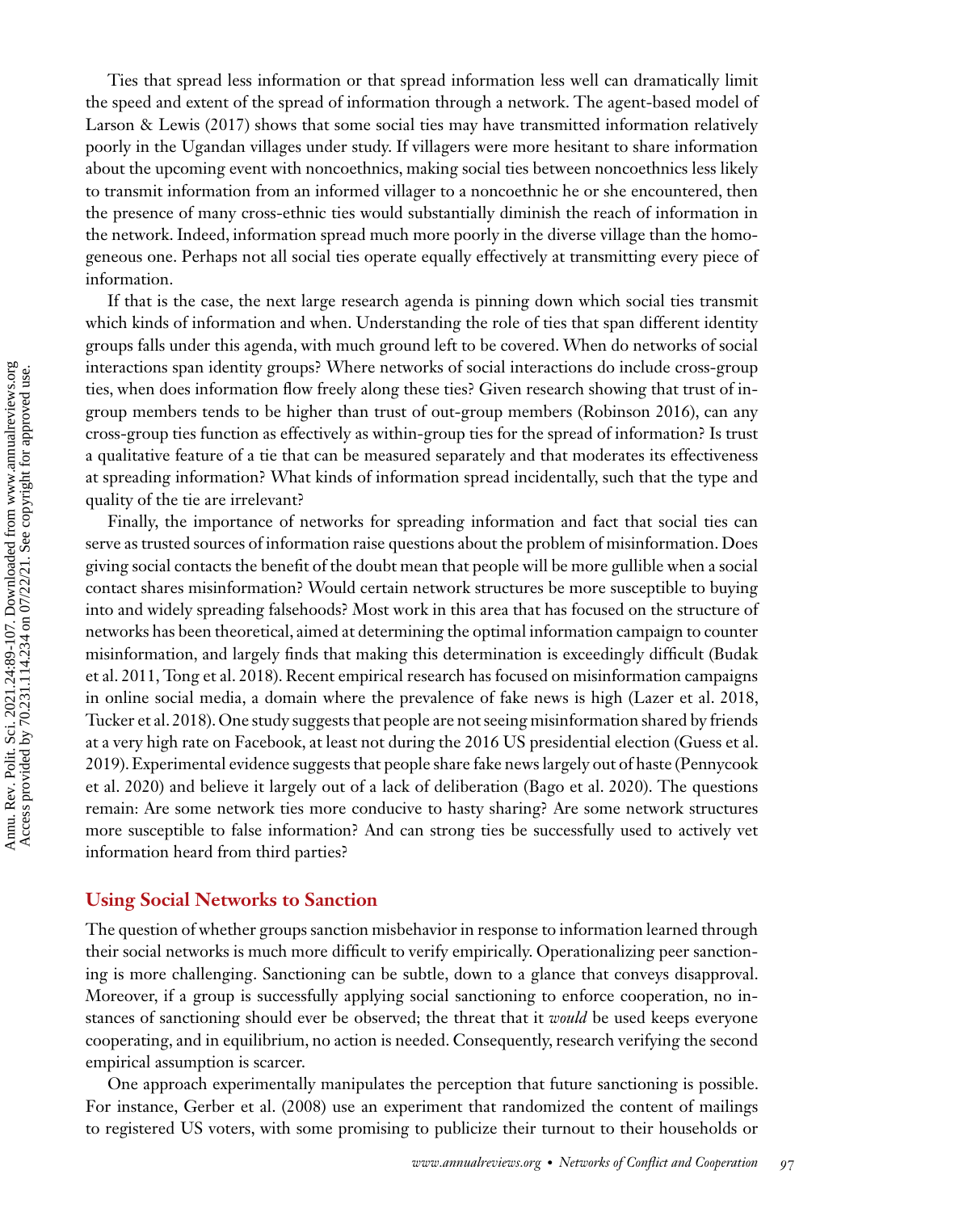**Eigenvector**

**centrality:** A measure of the importance of a node that increases in proportion to how many links it has as well as how many links its neighbors have. In **Figure 1**, node 5 has the highest eigenvector centrality, followed by node 9; node 1 has the lowest

neighbors. Doing so would make it possible for household members or neighbors to sanction someone who did not vote. This possibility substantially increased turnout, suggesting that people do expect sanctioning from peers in their network.

[Eubank & Kronick \(2019\)](#page-16-0) take a different approach to evaluating whether sanctioning drives behavior. The authors generate a social network of cellphone subscribers in Venezuela by using data on who calls whom. Since theories of how sanctioning enforces cooperation on a network imply that some network positions are more susceptible to peer sanction than others, the authors back out a measure of this susceptibility for every user. Comparing this measure with information on protest participation and petition signing, [Eubank & Kronick \(2019\)](#page-16-0) show that indeed those who occupy network positions that are most susceptible to sanctioning are in fact more likely to cooperate (here, join the protest or sign the petition). Hence, expectations of peer sanctioning may have driven cooperative behavior.

[Atwell & Nathan \(2021\)](#page-15-0) take yet another approach to empirically studying the network mechanisms leading to cooperation. In a field experiment in five communities in Ghana, participants played an anonymous public goods game. Individuals randomized to the control condition were asked for their contribution immediately. Treated individuals were asked for their contribution after a lag of 1–2 days, affording them the opportunity to communicate with one another (but without the possibility of sanctioning, since the players were anonymous). It would be during this time that fellow community members or leaders could in principle pressure others to contribute, and indeed the authors document instances of participants trying to convince others to contribute more in this interval. However, interestingly, these attempts were unsuccessful: The lag for communication did not increase contributions. Given the opportunity, people tried to talk one another into higher contributions, but without the ability to follow through with sanctioning undercontributors, this opportunity was ineffective. One interpretation of this set of results is that community members reached for their peer sanctioning strategy (saying things to try to make others increase their contributions), but since everyone knew that punishment was impossible, it was ineffective.

The headline result of [Atwell & Nathan \(2021\)](#page-15-0) is that although participants in the public goods game were unable to sanction, and the opportunity to talk did not increase contributions, social network position was nonetheless strongly related to contributions. Individuals occupying more eigenvector central positions in their community's social network were much more generous in their contributions. Network position may relate to behavior even when the network does not operate to drive the behavior in any one instance. This finding is consistent with other work that suggests that networks may form in a way that favors connections between people who are inclined to behave cooperatively [\(Apicella et al. 2012\)](#page-15-0) or who have more connections [\(Frey et al. 2019\)](#page-16-0), [perhaps as a result of strategic network formation at some point \(](#page-18-0) [Jackson & Wolinsky 1996](#page-17-0)[, Raub](#page-18-0) et al. 2013).

This observation raises an important additional complication for the study of the network mechanisms driving cooperation. Any proposed mechanism may actively operate only some of the time, with the behavior carrying over into other times due to habit or heuristic. When a study finds that the mechanism is absent in one instance, is that evidence that the mechanism never operates? Careful theory should pin down not only what a mechanism might be, but also, ideally, when it would be observed to operate. Without this guidance from theory, tests of sometimespresent mechanisms may never falsify hypotheses.

### **Relationship Between Network Structure and Cooperation**

The testable implication of theories of cooperation is not only that communities use networks to enforce cooperation through threat of sanctioning, but that how network ties are arranged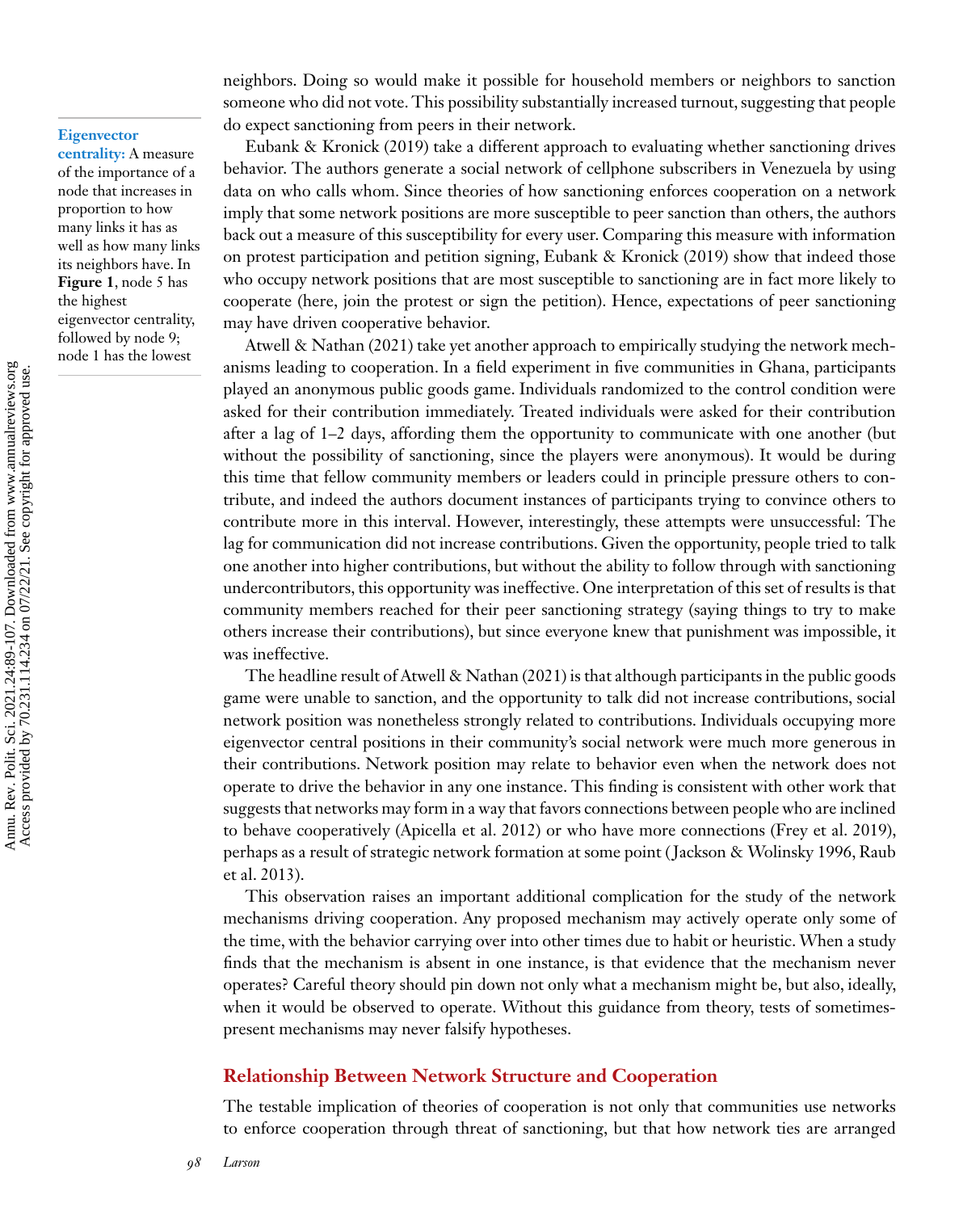relates to how successfully groups can accomplish this. Empirical tests of the latter require large amounts of rich network data that are costly to acquire. For network-level structural features, one community's network counts as a single observation, and small samples of nodes tend to be inadequate to reproduce all of any one network's features (for an inexpensive workaround that reproduces some features well, see [Breza et al. 2020\)](#page-16-0).

Data limitations are less onerous for structural features at the level of the node. In a study of community organizations of Ugandan coffee producers, [Baldassarri \(2015\)](#page-15-0) shows that greater centrality (in terms of degree, betweenness, and eigenvector) is associated with more cooperative behavior, here defined as the extent to which members sell their coffee through the organization and participate in the operations of the organization. The network analysis is complemented by a suite of lab-in-the-field games that suggest that reciprocity through repeated interactions is the most plausible mechanism, ruling out that the more central are simply more other-regarding or altruistic.

Another line of literature indirectly studies the network structural feature of fragmentation. Beginning with the observation that ethnic diversity in the developing world is positively associated with low levels of public goods provision [\(Miguel & Gugerty 2005\)](#page-18-0), this line of research looks for evidence of network fragmentation with proxies such as measures of ethnic diversity or ethnic segregation in diverse areas [\(Kasara 2013\)](#page-17-0). Ethnic groups are thought to have networks among coethnics that can spread information quickly and be used to find one another easily (Habyarimana [et al. 2009\). An inference commonly made in this literature is that since coethnics reasonably would](#page-16-0) have more ties to one another than to noncoethnics, the presence of multiple ethnic groups in a [single area probably indicates a fragmented network \(Fearon & Laitin 1996, Miguel & Gugerty](#page-18-0) 2005).

To the extent that empirical research has been designed to directly test whether ethnic heterogeneity in fact does relate to network fragmentation, results are mixed. [Larson & Lewis's \(2017\)](#page-17-0) comparison of two villages finds that the social network in the ethnically diverse village is not at all fragmented, with many noncoethnics reporting spending time with one another, sharing meals with one another, and so on. However, that village's network functions as if it is fragmented, spreading new, sensitive information much more poorly than the homogeneous village's network. [Larson & Lewis \(2018\)](#page-17-0) find that in areas with high ethnic diversity, highly sensitive information in their study, information about new rebel groups operating nearby—spread separately in separate subcommunities and produced conflicting information. There again, at least for the spread of sensitive information that one probably prefers to pass along only to a trusted contact, networks functioned as if they were fragmented.

This once again raises the issue that whether a network is fragmented depends on which network we are talking about (and empirically, which network we have measured). The network that describes casual contact and incidental information spread may be very unfragmented in a diverse area [\(Larson & Lewis 2017\)](#page-17-0); the network that would pass along information that could get you killed if it got into the wrong hands might nonetheless be fragmented. Only certain ties may be in operation to spread this kind of information. Knowing which links matter must come before attempts to describe a network's shape. For this reason, the field of empirical network analysis is wide open. Researchers have only scratched the surface of the daunting task of sorting out which ties get used to spread what and when.

#### **Future Issues: Informal Governance**

1. Which network ties successfully transmit information in different contexts and for different types of information?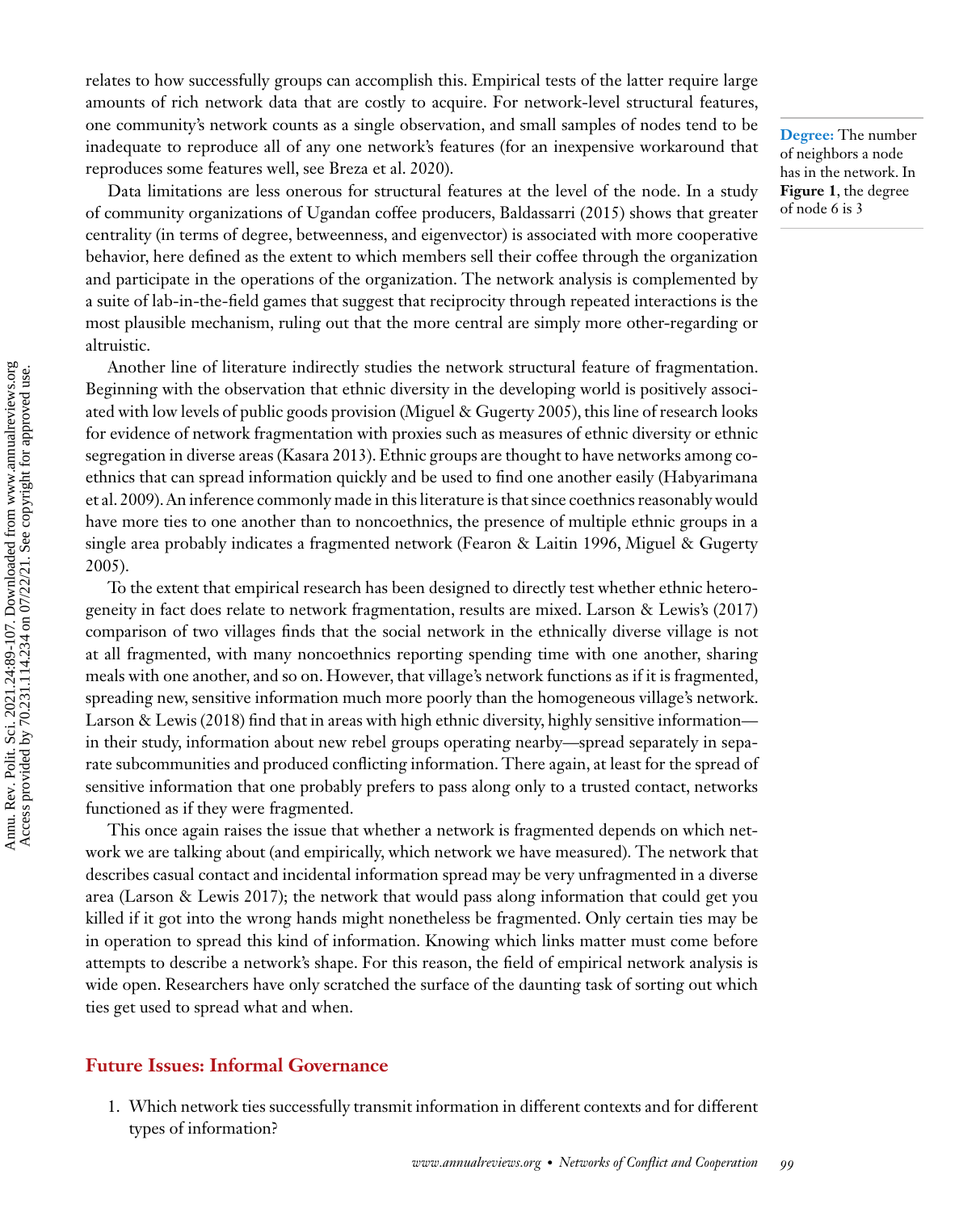- 2. How does peer pressure to behave cooperatively work on a network? When should we expect to observe sanctioning? When should we expect that the effect of a network is no longer active, but is simply baked in as habitual behavior?
- 3. Can policy interventions alter the structure of real social networks in ways that durably improve cooperation?

## **NETWORKS AND INTRASTATE CONFLICT**

The study of intrastate conflict has identified many ways that networks relate to conflict outcomes. The way fighting groups are organized internally, the way multiple challengers interact with one another, and the networks of civilian groups from which fighting groups recruit all appear to shape the likelihood and duration of conflict.

### **Networks Within and Among Fighting Groups**

Studies of networks within fighting groups aim to unpack the black box of a government challenger. Although thinking of a civil war in terms of a unitary challenger to a state is convenient, in reality, subnational conflict is messy. Focusing on the networks that organize challengers is one way to systematically account for some of the internal workings of a challenging organization.

First and foremost, exactly how poorly the unitary actor assumption describes a challenger bears on how well the challenger can organize its fighting and successfully bargain in crisis. The more fragmented the group, the more likely it is to experience civil war onset [\(Cunningham 2013\)](#page-16-0). The extent to which the challenger is fragmented, and the precise way that different challengers relate to one another, can affect how well the different challenging units are able to work together. [Just as some networks create difficulties incentivizing the provision of public goods \(Bramoullé &](#page-15-0) Kranton 2007), some networks of government challengers create difficulties incentivizing the joint exertion of effort in taking on the government. [Metternich et al. \(2013\)](#page-17-0) conceptualize a network among challengers where ties indicate closeness in social space, which means recruitment and support bases are similar. Actors who are too close in this space may prefer to free-ride off of one another, since the gains of one's effort will likely benefit the other. Actors more distantly related in this space have a greater incentive to individually contribute regardless of the effort of others, since gains made by one would not be as beneficial to the other.

That challenges can be messy also affects how conflict unfolds. In a push to move beyond a [conflict dyad approach—an effort also addressed below as it pertains to interstate conflict—Dorff](#page-16-0) et al. (2020) show that a dynamic fighting network where nodes are armed groups and links are battles at a particular time helps to reveal how violence progresses. How two actors fight may depend on whether one fought some third party in the past, or whether a third party will enter in the future. A key takeaway from this work is just how much one will misunderstand by focusing only on the onset or volume of conflict within a civil war. Complexity in government challenges deserves a careful look.

[Naidu et al. \(2017\)](#page-18-0) consider government challengers of a different form, prospective coup participants. Drawing on the logic of collective action on networks, here elites are connected to other elites in a network, and elite levels of effort in a coup are strategic complements within the network. One elite's participation makes a network neighbor's participation more valuable, and successful coups generate rents for the participants. These assumptions imply that elites who are more central are more likely to participate. This appears to have been the case for Haitian elites participating in the 1991 coup; more central families in the family network were more likely to participate, and those that did got richer.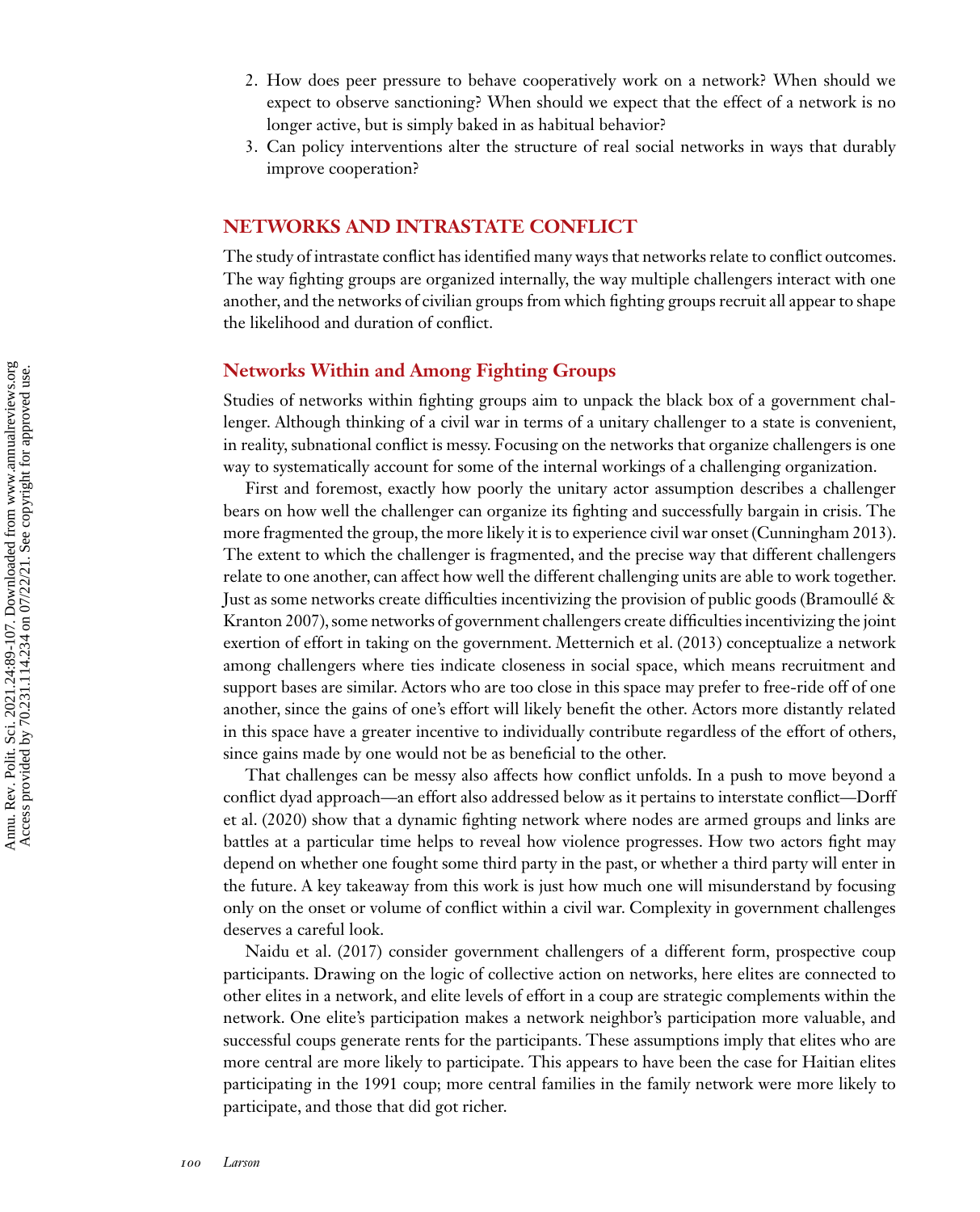To the extent that network data on insurgent groups and coups are hard to come by, the data limitations plaguing the study of terrorist groups are all the more severe. Theoretical work suggests that the arrangement of links in an organization's structure—how individuals receive information from others and how branches interact with other branches—affects its resilience to attack by an adversary [\(Dodds et al. 2003, Enders & Jindapon 2010, Goyal & Vigier 2014\)](#page-16-0). Theory also suggests that organizational structure is likely dynamic and responds to countermeasures in order to maximize its chance of survival [\(Enders & Su 2007,](#page-16-0) [Kenney et al. 2017\)](#page-17-0).What records there are of joint credit claiming and joint preparations suggest that some terrorist organizations cooperate with other organizations, and those that do tend to be more lethal [\(Asal & Rethemeyer 2008\)](#page-15-0) and survive longer [\(Phillips 2014\)](#page-18-0).

## **Civilian Networks**

In a direct analog to recruitment into protest movements, scholars have found evidence of networks playing a role in recruitment into armed groups. Biographical information on thousands of Kurdish militants combined with interviews of relatives of insurgents suggest that social ties to members of an insurgency make a person more likely to join [\(Tezcur 2015\)](#page-18-0). Armed groups working on recruiting also make use of local networks to glean information that they use to better screen recruits for motivation and quality [\(Forney 2015\)](#page-16-0).

Civilian networks also matter even when they are not directly tapped for recruitment. In the earliest stages of an armed rebellion, nascent rebel groups are small, fragile groups that will not survive if the government learns too much about them [\(Lewis 2020\)](#page-17-0). [Larson & Lewis \(2018\)](#page-17-0) show that civilians living near the location of nascent rebel groups' initial operations are their biggest threat: If these civilians offer information to the government, rebel groups never become viable challengers. Civilians are more likely to keep the rebels' secrets when their trusted social networks are unfragmented with short paths, so that they can quickly coordinate the messages they are hearing and quickly learn about enough other civilians who plan to keep quiet when the government tries to buy information. This research also shows that, at least in Uganda, favorable networks are facilitated by ethnic homogeneity.

At a much later stage in armed rebellion, civilian networks continue to play a role. Examining communist insurgency in the Philippines, [Rubin \(2020\)](#page-18-0) shows that whether rebels attempt to control territory depends on how well communities in the territory can collectively act, which depends on their networks. In places where the state has a strong presence, provides services, and the communities have networks favorable to collectively acting, rebels refrain from seeking territorial control.

Network ties also appear to be effective at convincing others to participate in the perpetration of violence, even genocide. Using interviews and surveys, [McDoom \(2014\)](#page-17-0) shows that participation in the violence during Rwanda's 1994 genocide was partly determined by existing social networks. Perpetrators had more network ties, and were themselves a more interconnected group. Being related as kin or neighbors especially strongly predicts participation, perhaps because such ties facilitate social pressure to behave a certain way, even when that way is committing genocidal collective violence. More than just shaping recruitment into the organization, preexisting social [networks also appear to shape the character of fighting organizations once they form. Parkinson](#page-18-0) (2013) shows that in 1980s Lebanon, the role that people take on inside a fighting organization is related to their social networks in day-to-day life before joining.

[Lyall \(2010\)](#page-17-0) also provides indirect evidence that civilian networks can be weaponized during insurgency. This work focuses on a "sweep," a multi-day armed counterinsurgency operation that involves house-by-house identification checks and restrictions on movement in an area. Insurgent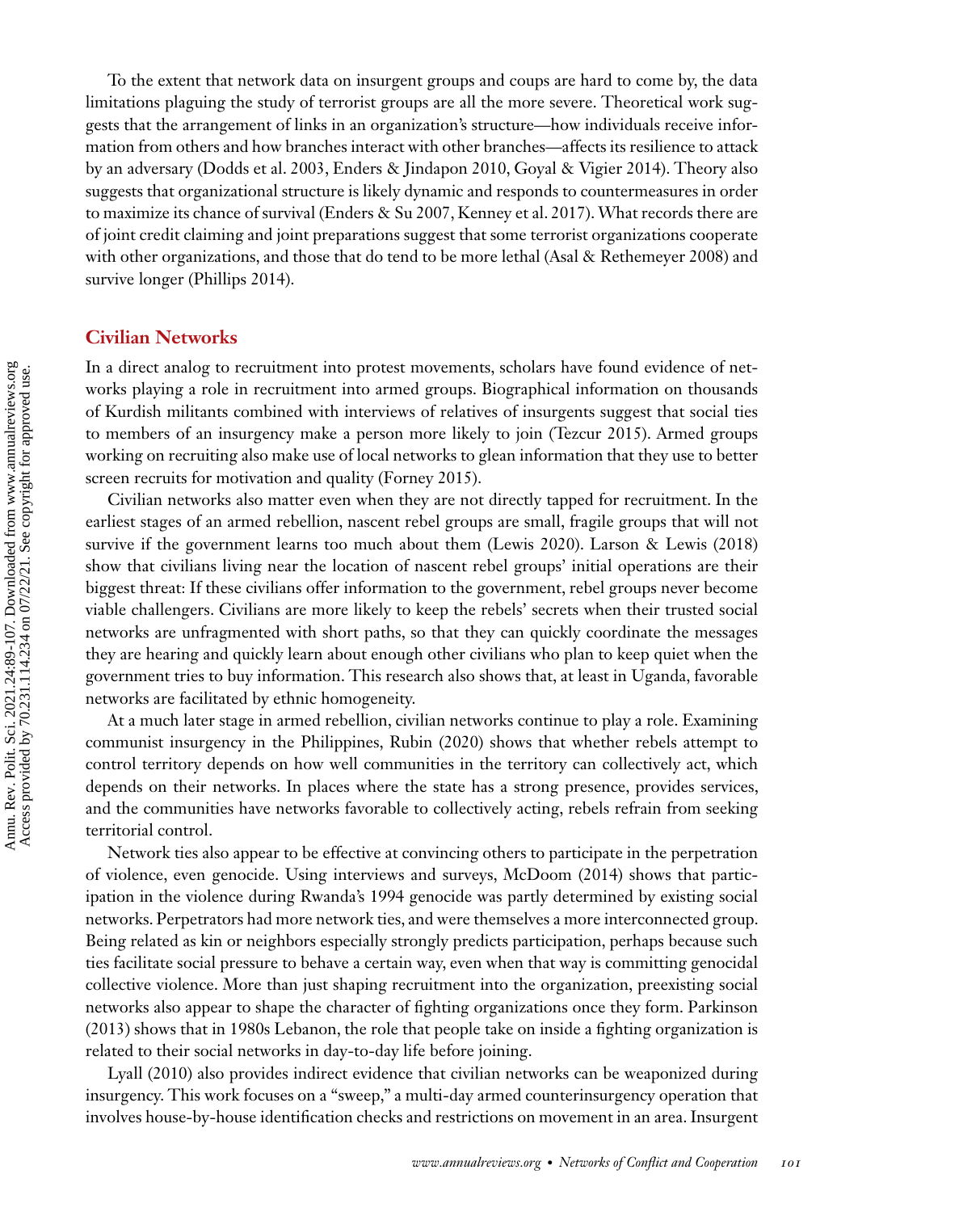#### **Weighted degree:**

The count of links that a node has, where each link's contribution to the total is scaled by its "weight." In **Figure 1**, node 6's (unweighted) degree is 3. If the link between 5 and 6 had a weight of 1.5 while the other two links had weight 1, node 6's weighted degree would be 3.5

attacks in Chechnya varied depending on the identity of the military unit that had conducted a sweep previously. When pro-Russian Chechens conducted the sweeps, later attacks originating in the area were 40% fewer than when Russians conducted them. This is consistent with the logic of [Habyarimana et al. \(2009\),](#page-16-0) who concluded that coethnicity provides an advantage, perhaps here by allowing people to tap into local networks of information in order to perform a more effective sweep.

#### **Future Issues: Intrastate Conflict**

- 1. Networks within armed groups, networks among armed groups, and networks of nearby civilians all appear to affect intrastate conflict but tend to be studied independently. How do these network forces interact?
- 2. Networks among actors matter at different stages of rebellion. Do the same network structures that support initial rebel group viability also support success in later recruitment, on the battlefield, and in postconflict negotiations?
- 3. Networks can be used to coordinate cooperation for peace and apparently also to coordinate cooperation to perpetrate violence. Are the dynamics and relevant ties the same in both, or are there distinguishing features?

### **NETWORKS AND INTERSTATE CONFLICT**

The study of interstate conflict has long accounted for the fact that any one state's likelihood of war depends on at least one other state: its adversary. It takes two to go to war. The study of networks in interstate conflict accounts for other states in addition. Past experience with fighting other states, current conflict with other states, mediation by third parties, and costs incurred from severing relations with third parties all suggest that a networks approach may help explain interstate conflict.

The typical approach to studying interstate conflict in a networks setting takes states as nodes and defines links in terms of a kind of interaction between pairs of states. For instance, links can stand for trade agreements or active trade routes. These studies allow researchers to ask not only whether trade within a pair of countries affects their war propensity, but also whether trade with other states affects two states' war propensity. For instance, [Kinne \(2012\)](#page-17-0) considers a trade network that counts a link if one state trades with another. The links are directed, indicating the flow of goods, and weighted by the volume of trade as a proportion of GDP. [Kinne \(2012\)](#page-17-0) shows that states with high weighted degree centrality are substantially less likely to initiate militarized disputes. In other words, states that trade a lot with many states are less aggressive with all states. This is not the familiar claim that states that trade with one another are less likely to go to war with one another. The claim is that one state's network position is related to its aggressiveness, which means that a state's interactions with third party states may matter.

Likewise, [Lupu & Traag \(2013\)](#page-17-0) show that states can be meaningfully represented as participants of (possibly informal) trading communities, and coparticipation relates to conflict. Specifically, community detection methods reveal sets of states that trade with one another more than with other states, and war between states classified as trading in the same community is very rare. Here, too, the argument refers to third parties. Trade between two states matters in a way that is contingent on the patterns of trade among other states.

### **Network Structure and International Conflict**

Trade is not the only interaction that has been used to define networks among states. Other types of interactions can be represented by links in networks, where the structure of these networks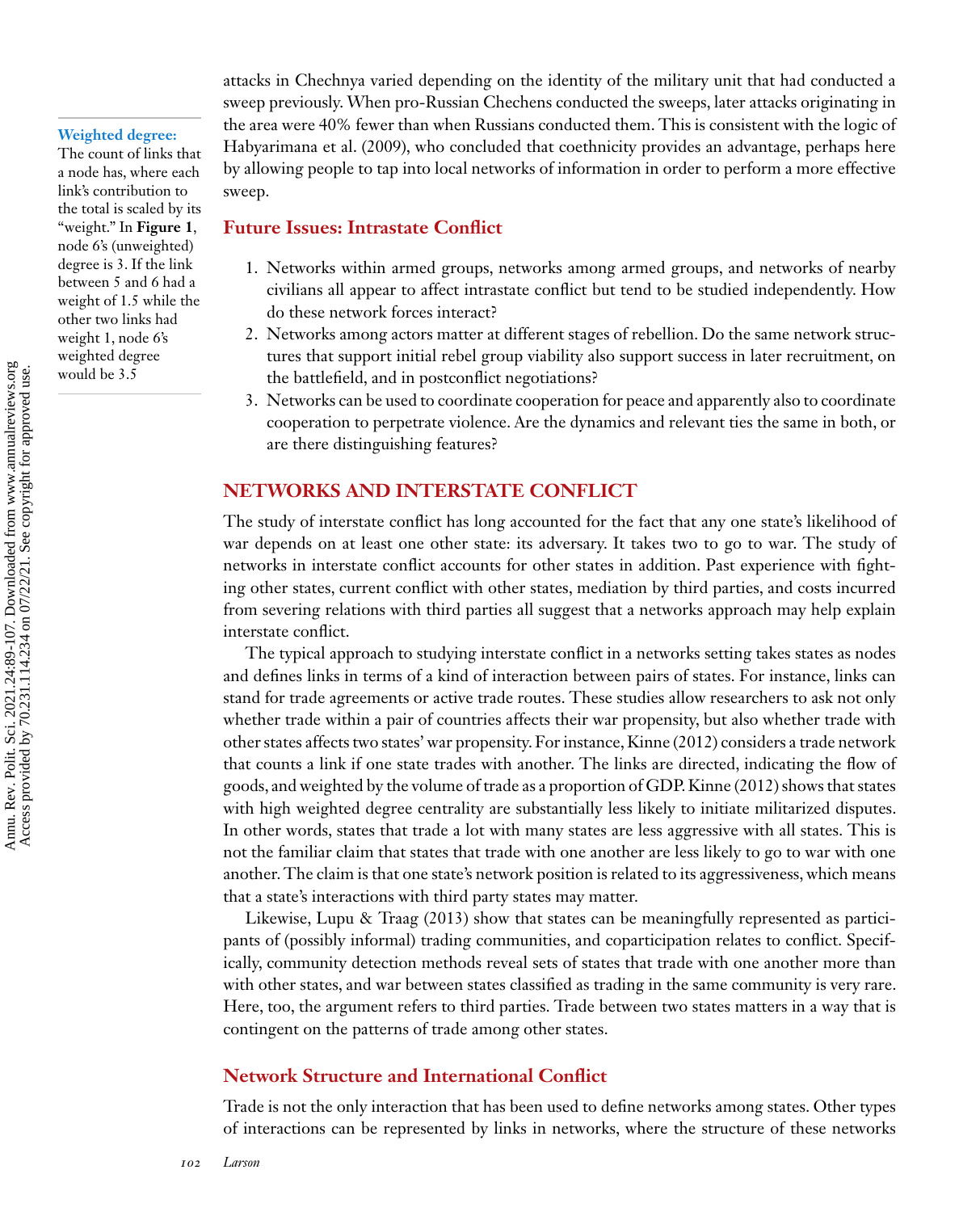correlates with conflict. For instance, co-membership in formal organizations is another possible network link that may relate to incentives that drive conflict. States that are indirectly connected in the intergovernmental organization (IGO) network are less likely to go to war with each other, perhaps because third parties in this network can mediate [\(Dorussen & Ward 2008\)](#page-16-0). States with a similar degree in this network (that have a similar number of states with whom they share IGO membership) are less likely to go to war with one another, although too many states with the same degree may be an unstable situation that leads to conflict [\(Hafner-Burton & Montgomery 2006\)](#page-17-0). Hafner-Burton & Montgomery explain that these patterns may appear because degree captures something like prestige, and having too many states at the same level of prestige creates pressure to reduce the number in order to maintain prestige among the few that remain. When states consider forming a new bilateral cooperation agreement, the strategic value of any new agreement is affected by the structure of existing agreements [\(Kinne 2013\)](#page-17-0).

Another approach is more agnostic about the interaction that defines the ties; it focuses on whether the interactions are positive or negative. This line of reasoning assumes that a network can contain links that indicate relationships that are positive or negative—for instance, ties can [indicate friendship or enmity \(for a review of the literature on negative ties, see Harrigan et al.](#page-17-0) 2020). Applied to states in the international system, the idea is that states can have some relations that are warm and others that are less so. Negative links are not a problem in themselves; the problem occurs when the distribution of negative and positive relations is imbalanced (for a gametheoretic foundation of structural balance, see [Hiller 2017\)](#page-17-0). Imbalance occurs when the logic of "friends of my friends are my friends" and "enemies of my friends are my enemies" is violated. For instance, a state with an enemy to whom an ally is allied would be an instance of imbalance. Maoz [et al. \(2007\) show that across a variety of network types, imbalance in the international system is](#page-17-0) correlated with conflict.

The study of interstate conflict and networks opens up many big questions for future research. These works and others point to empirically intriguing relationships between network features and conflict outcomes and offer rationales for how the network features could be contributing to the outcomes. Of course, pinning down causes of interstate conflict is exceptionally difficult. Can we be sure that the network is doing the work? The observed patterns are consistent with an affirmative answer. They are also consistent with some other factor that causes the network to look the way it does and conflict between nodes to occur where it does. For instance, maybe states that are highly central in the trade network have many trading partners because of some attribute that also makes them less war prone. Taking a deeper dive into the mechanisms that drive conflict will be important for putting all these pieces together.

This area of research raises questions about how states form relationships in the first place. There is work that considers whether current features of a network drive changes to it over time. For instance, consider a network where any two states are linked if they have a bilateral defense cooperation agreement. Viewed over time, this network changes shape and size, and the way it changes seems to depend on the network at any given time. In particular, the network formation process follows a pattern of preferential attachment, where nodes with many links are more likely to add links in the future [\(Kinne 2018\)](#page-17-0). This makes sense, since states with numerous agreements have already convinced many other states that they are trustworthy. The network also tends toward triadic closure (that is, if A is linked to both B and C, a link is more likely to form between B and C to complete the triad), perhaps because having a mutual defense cooperation agreement partner generates information that may help states overcome commitment issues in forging an agreement [\(Kinne 2018\)](#page-17-0). How the network of states changes, how changes are shaped by expectations of future conflict, and what consequences this pattern has for interstate conflict are all promising areas for continued research.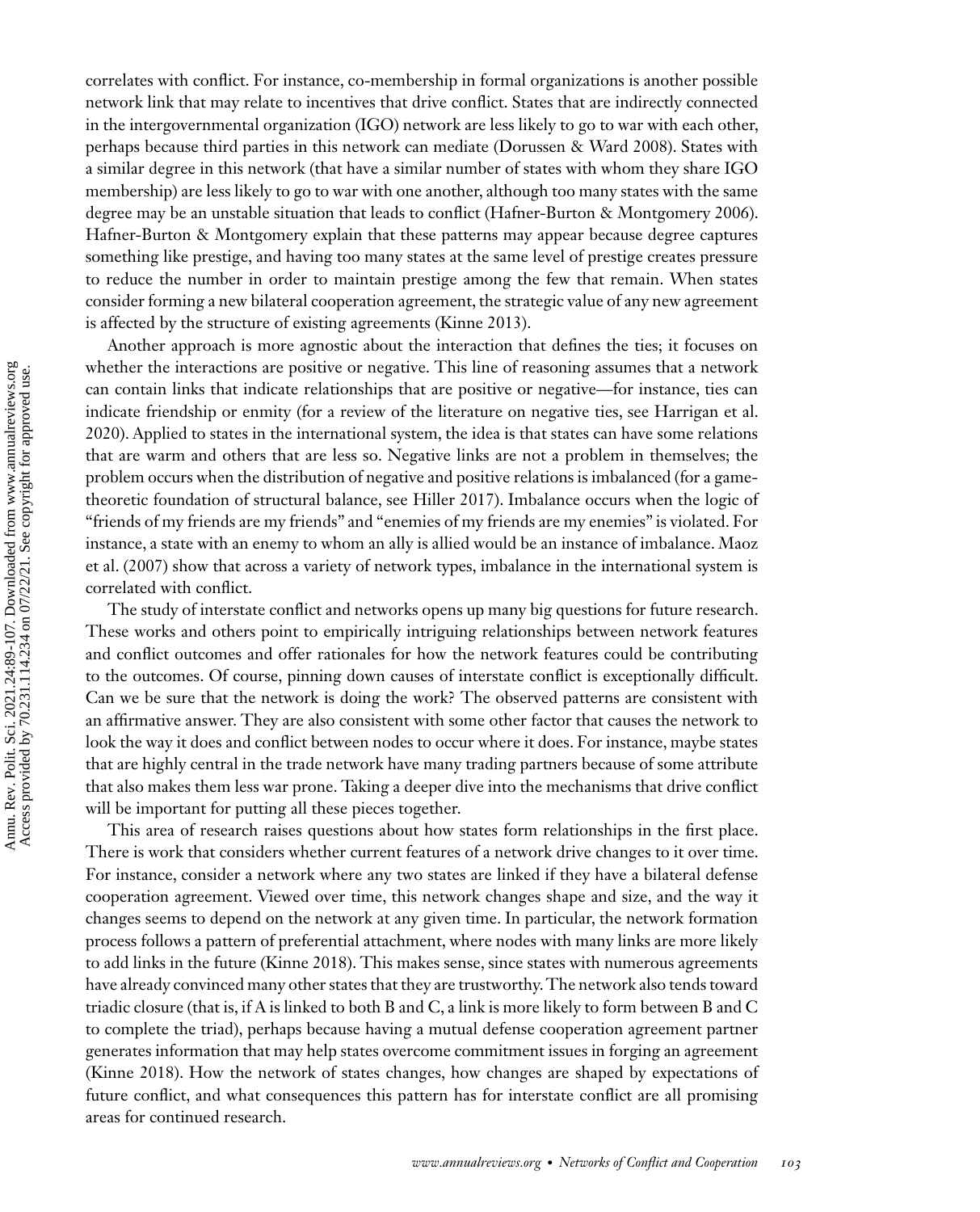#### <span id="page-15-0"></span>**Future Issues: Interstate Conflict**

- 1. How do all the various interstate networks interact with one another?
- 2. Which interstate networks matter most for conflict outcomes?
- 3. Are the networks responsible for conflict outcomes, or do links in them capture something else that carries the causal weight?
- 4. How do international networks form? Do endogenous expectations about conflict affect the addition of new links?

### **CONCLUSION**

Research in the area of networks of conflict and cooperation has made great strides. Well beyond the point of proof of concept, carefully accounting for networks has undisputed value for the study of collective action, informal governance, civil conflict, and interstate relations, to name just four large research areas.

Thinking of networks research as a series of stages, for any one topic area, we would expect research on (*a*) whether networks matter, (*b*) which network matters for which outcome, (*c*) whether the structure of those networks matters, (*d*) why the network does what it does (the mechanisms), and (*e*) what circumstances mediate the role of networks. The only stage a researcher may find crowded is *a*. Filling out our knowledge at the other stages will require substantial effort by future researchers. The good news is that the way has been paved, the value is likely to be high, and there is nearly limitless room for additional contributions.

#### **DISCLOSURE STATEMENT**

The author is not aware of any affiliations, memberships, funding, or financial holdings that might be perceived as affecting the objectivity of this review.

#### **LITERATURE CITED**

- Apicella CL, Marlowe FW, Fowler JH, Christakis NA. 2012. Social networks and cooperation in huntergatherers. *Nature* 481:497–501
- Aral S, Van Alstyne M. 2011. The diversity-bandwidth trade-off. *Am. J. Sociol.* 117:90–171
- Asal V, Rethemeyer RK. 2008. The nature of the beast: organizational structures and the lethality of terrorist attacks. *J. Politics* 70:437–49
- Atwell P, Nathan NL. 2021. Channels for influence or maps of behavior? a field experiment on social networks and cooperation. *Am. J. Political Sci.* In press
- Bago B, Rand DG, Pennycook G. 2020. Fake news, fast and slow: Deliberation reduces belief in false (but not true) news headlines. *J. Exp. Psychol. Gen.* 149:1608–13
- Baldassarri D. 2015. Cooperative networks: altruism, group solidarity, reciprocity, and sanctioning in Ugandan producer organizations. *Am. J. Sociol.* 121:355–95
- Banerjee A, Chandrasekhar AG, Duflo E, Jackson MO. 2013. The diffusion of microfinance. *Science* 341:363– 64
- Barberá P, Wang N, Bonneau R, Jost JT, Nagler J, et al. 2015. The critical periphery in the growth of social protests. *PLOS ONE* 10:e0143611
- Berardo R, Scholz JT. 2010. Self-organizing policy networks: risk, partner selection, and cooperation in estuaries. *Am. J. Political Sci.* 54:632–49
- Bisbee J, Larson JM. 2017. Testing social science network theories with online network data: an evaluation of external validity. *Am. Political Sci. Rev.* 111:502

Bramoullé Y, Kranton R. 2007. Public goods in networks. *J. Econ. Theory* 135:478–94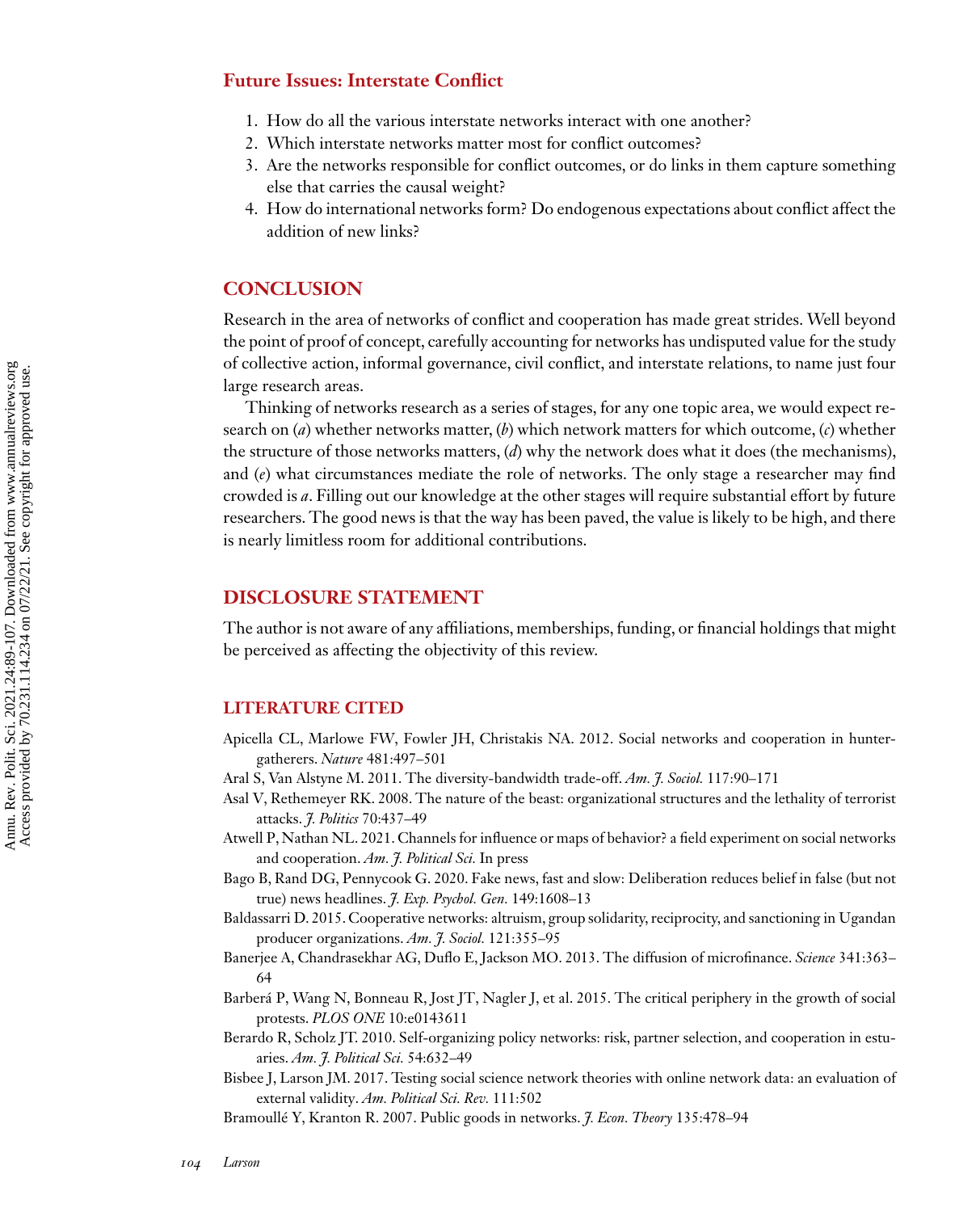- <span id="page-16-0"></span>Breza E, Chandrasekhar AG, McCormick TH, Pan M. 2020. Using aggregated relational data to feasibly identify network structure without network data. *Am. Econ. Rev.* 110:2454–84
- Budak C, Agrawal D, El Abbadi A. 2011. Limiting the spread of misinformation in social networks. In *Proceedings of the 20th International Conference on the World Wide Web*, pp. 665–74. New York: Assoc. Comput. Machin.
- Centola D, Macy M. 2007. Complex contagions and the weakness of long ties. *Am. J. Sociol.* 113:702–34
- Chwe MSY. 2000. Communication and coordination in social networks. *Rev. Econ. Stud.* 67:1–16

Conley TG, Udry CR. 2010. Learning about a new technology: pineapple in Ghana. *Am. Econ. Rev.* 100:35–69

- Cruz C, Labonne J, Querubin P. 2017. Politician family networks and electoral outcomes: evidence from the Philippines. *Am. Econ. Rev.* 107:3006–37
- Cunningham KG. 2013. Actor fragmentation and civil war bargaining: how internal divisions generate civil conflict. *Am. J. Political Sci.* 57:659–72
- Dixit A. 2003. Trade expansion and contract enforcement. *J. Political Econ.* 111:1293–317
- Dodds PS, Watts DJ, Sabel CF. 2003. Information exchange and the robustness of organizational networks. *PNAS* 100:12516–21
- Dorff C, Gallop M, Minhas S. 2020. Networks of violence: predicting conflict in Nigeria. *J. Politics* 82:476–93
- Dorussen H, Ward H. 2008. Intergovernmental organizations and the Kantian peace: a network perspective. *J. Confl. Resolut.* 52:189–212
- Duflo E, Saez E. 2003. The role of information and social interactions in retirement plan decisions: evidence from a randomized experiment. *Q. J. Econ.* 118:815–42
- Enders W, Jindapon P. 2010. Network externalities and the structure of terror networks. *J. Confl. Resolut.* 54:262–80
- Enders W, Su X. 2007. Rational terrorists and optimal network structure. *J. Confl. Resolut.* 51:33–57
- Eubank N, Kronick D. 2019. *Friends don't let friends free ride*. Work. Pap., Soc. Sci. Res. Inst., Duke Univ., Durham, NC. **[http://www.nickeubank.com/wp-content/uploads/2017/11/BarrioNetworks\\_v2.](http://www.nickeubank.com/wp-content/uploads/2017/11/BarrioNetworks_v2.pdf) pdf**
- Fearon JD, Laitin DD. 1996. Explaining interethnic cooperation. *Am. Political Sci. Rev.* 90:715–35
- Ferrali R. 2020. Partners in crime? Corruption as a criminal network. *Games Econ. Behav.* 124:319–53
- Ferrali R, Grossman G, Platas MR, Rodden J. 2020. It takes a village: peer effects and externalities in technology adoption. *Am. J. Political Sci.* 64:536–53
- Forney JF. 2015. Who can we trust with a gun? Information networks and adverse selection in militia recruitment. *J. Confl. Resolut.* 59:824–49
- Frey V, Buskens V, Corten R. 2019. Investments in and returns on network embeddedness: an experiment with trust games. *Soc. Netw.* 56:81–92
- Gerber AS, Green DP, Larimer CW. 2008. Social pressure and voter turnout: evidence from a large-scale field experiment. *Am. Political Sci. Rev.* 102:33–48
- Gohdes AR. 2015. Pulling the plug: network disruptions and violence in civil conflict. *J. Peace Res.* 52:352–67
- González-Bailón S, Borge-Holthoefer J, Rivero A, Moreno Y. 2011. The dynamics of protest recruitment through an online network. *Sci. Rep.* 1:197
- González-Bailón S, Wang N. 2016. Networked discontent: the anatomy of protest campaigns in social media. *Soc. Netw.* 44:95–104

Gould RV. 1991. Multiple networks and mobilization in the Paris commune, 1871. *Am. Sociol. Rev.* 56:716–29 Gould RV. 1993. Collective action and network structure. *Am. Sociol. Rev.* 58:182–96

Goyal S, Vigier A. 2014. Attack, defence, and contagion in networks. *Rev. Econ. Stud.* 81:1518–42

- Granovetter MS. 1973. The strength of weak ties. *Am. J. Sociol.* 76:1360–80
- Greif A. 1993. Contract enforceability and economic institutions in early trade: the Maghribi traders' coalition. *Am. Econ. Rev.* 83:525–48
- Guess A, Nagler J, Tucker J. 2019. Less than you think: prevalence and predictors of fake news dissemination on Facebook. *Sci. Adv.* 5:eaau4586
- Guilbeault D, Becker J, Centola D. 2018. Complex contagions: a decade in review. In *Complex Spreading Phenomena in Social Systems*, ed. S Lehmann, A Yong-Yeol, pp. 3–25. Berlin: Springer
- Habyarimana J, Humphreys M, Posner DN, Weinstein JM. 2009. *Coethnicity: Diversity and the Dilemmas of Collective Action*. New York: Russell Sage Found.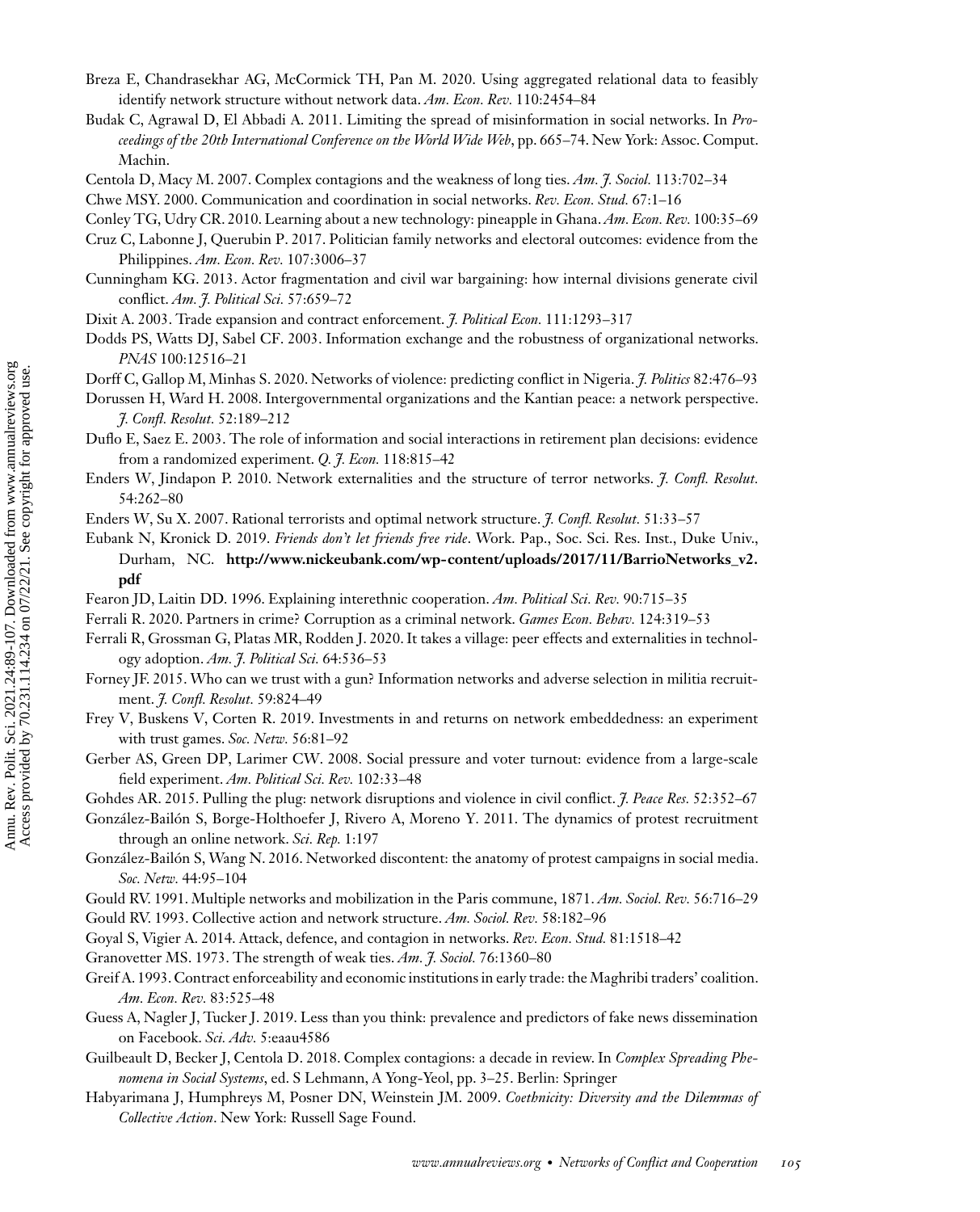- <span id="page-17-0"></span>Hafner-Burton EM, Montgomery AH. 2006. Power positions: international organizations, social networks, and conflict. *J. Confl. Resolut.* 50:3–27
- Harrigan NM, Labianca GJ, Agneessens F. 2020. Negative ties and signed graphs research: stimulating research on dissociative forces in social networks. *Soc. Netw.* 60:1–10

Hiller T. 2017. Friends and enemies: a model of signed network formation. *Theor. Econ.* 12:1057–87

Jackson MO. 2010. *Social and Economic Networks*. Princeton, NJ: Princeton Univ. Press

Jackson MO, Wolinsky A. 1996. A strategic model of social and economic networks. *J. Econ. Theory* 71:44–74 Kandori M. 1992. Social norms and community enforcement. *Rev. Econ. Stud.* 59:63–80

- Kasara K. 2013. Separate and suspicious: local social and political context and ethnic tolerance in Kenya. *J. Politics* 75:921–36
- Kenney M, Coulthart S,Wright D. 2017. Structure and performance in a violent extremist network: the smallworld solution. *J. Confl. Resolut.* 61:2208–34
- Kinne BJ. 2012. Multilateral trade and militarized conflict: centrality, openness, and asymmetry in the global trade network. *J. Politics* 74:308–22
- Kinne BJ. 2013. Network dynamics and the evolution of international cooperation. *Am. Political Sci. Rev.* 107:766–85
- Kinne BJ. 2018. Defense cooperation agreements and the emergence of a global security network. *Int. Organ.* 72:799–837
- Larson JM. 2017a. Networks and interethnic cooperation. *J. Politics* 79:546–59
- Larson JM. 2017b. The weakness of weak ties for novel information diffusion. *Appl. Netw. Sci.* 2:14
- Larson JM. 2017c. Why the west became wild: informal governance with incomplete networks. *World Politics* 69:713–49
- Larson JM, Lewis JI. 2017. Ethnic networks. *Am. J. Political Sci.* 61:350–64
- Larson JM, Lewis JI. 2018. Rumors, kinship networks, and rebel group formation. *Int. Organ.* 72:871–903
- Larson JM, Lewis JI. 2020. Measuring networks in the field. *Political Sci. Res. Methods* 8:123–35
- Larson JM, Lewis JI, Rodríguez P. 2020. *From chatter to action: how social networks inform and motivate in rural Uganda*. Work. Pap., Dep. Political Sci., Vanderbilt Univ., Nashville, TN. **https://5c8155ae-6e2c-**

#### **[4584-99f5-967bdefae725.filesusr.com/ugd/c4fec0\\_1f0c38561f664231b00081c451d215a3.pdf](https://5c8155ae-6e2c-4584-99f5-967bdefae725.filesusr.com/ugd/c4fec0_1f0c38561f664231b00081c451d215a3.pdf)**

- Larson JM, Nagler J, Ronen J, Tucker JA. 2019. Social networks and protest participation: evidence from 130 million Twitter users. *Am. J. Political Sci.* 63:690–705
- Lazer DM, Baum MA, Benkler Y, Berinsky AJ, Greenhill KM, et al. 2018. The science of fake news. *Science* 359:1094–96
- Lewis JI. 2020.*How Insurgency Begins: Rebel Group Formation in Uganda and Beyond*. Cambridge,UK: Cambridge Univ. Press
- Lippert S, Spagnolo G. 2011. Networks of relations and word-of-mouth communication. *Games Econ. Behav.* 72:202–17
- Lupu Y, Traag VA. 2013. Trading communities, the networked structure of international relations, and the Kantian peace. *J. Confl. Resolut.* 57:1011–42
- Lyall J. 2010. Are coethnics more effective counterinsurgents? Evidence from the second Chechen war. *Am. Political Sci. Rev.* 104:1–20
- Maoz Z, Terris LG, Kuperman RD, Talmud I. 2007. What is the enemy of my enemy? Causes and consequences of imbalanced international relations, 1816–2001. *J. Politics* 69:100–15
- Marwell G, Oliver PE, Prahl R. 1988. Social networks and collective action: a theory of the critical mass. *Am. J. Sociol.* 94:502–34

McAdam D. 1986. Recruitment to high-risk activism: the case of Freedom Summer. *Am. J. Sociol.* 92:64–90

- McAdam MDD. 2003. *Social Movements and Networks: Relational Approaches to Collective Action*. Oxford, UK: Oxford Univ. Press
- McClendon GH. 2014. Social esteem and participation in contentious politics: a field experiment at an LGBT pride rally. *Am. J. Political Sci.* 58:279–90
- McDoom OS. 2014. Antisocial capital: a profile of Rwandan genocide perpetrators' social networks. *J. Confl. Resolut.* 58:865–93
- Metternich NW, Dorff C, Gallop M, Weschle S, Ward MD. 2013. Antigovernment networks in civil conflicts: how network structures affect conflictual behavior. *Am. J. Political Sci.* 57:892–911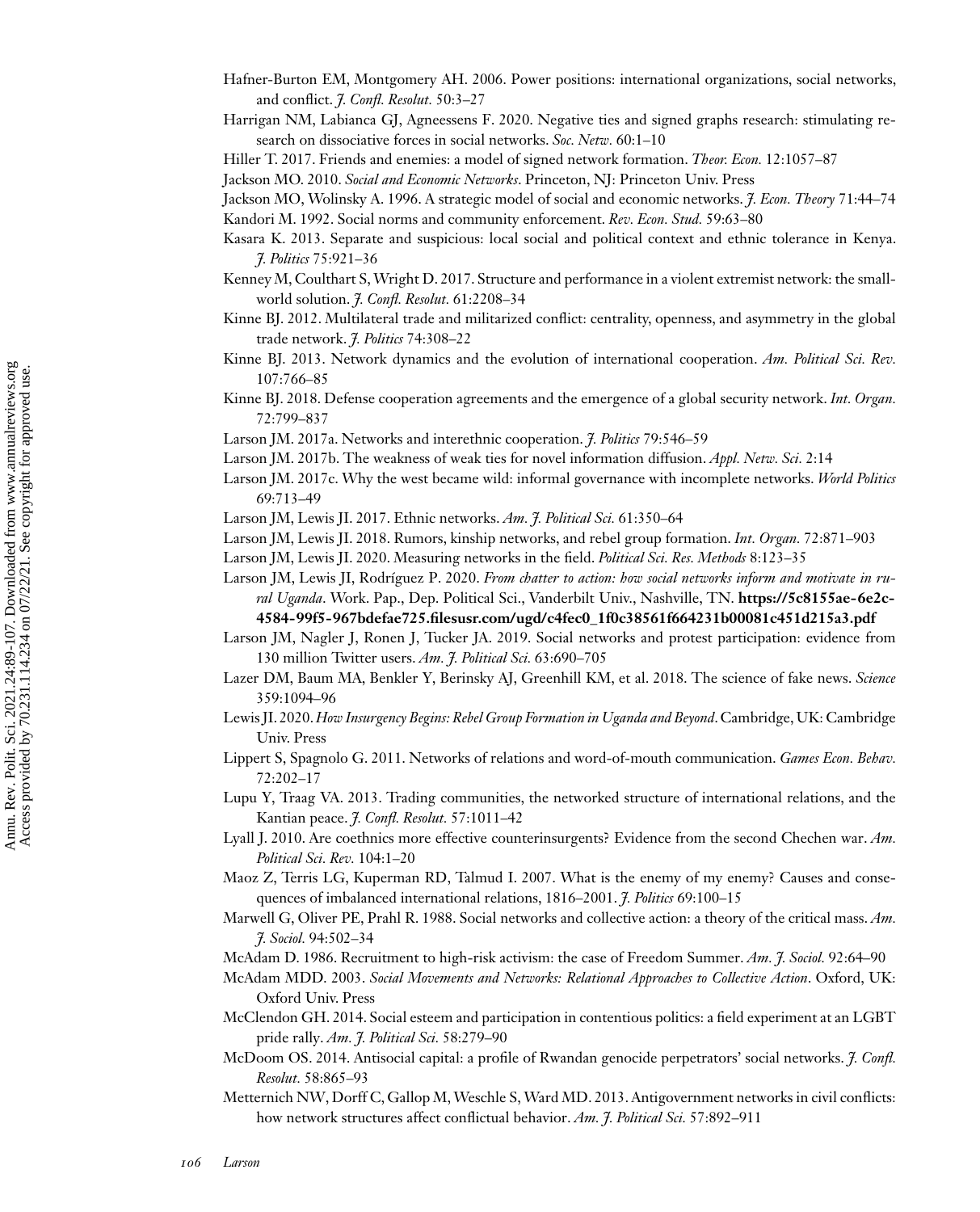- <span id="page-18-0"></span>Metternich NW, Minhas S, Ward MD. 2017. Firewall? Or wall on fire? A unified framework of conflict contagion and the role of ethnic exclusion. *J. Confl. Resolut.* 61:1151–73
- Miguel E, Gugerty MK. 2005. Ethnic diversity, social sanctions, and public goods in Kenya. *J. Public Econ.* 89:2325–68
- Minozzi W, Song H, Lazer DM, Neblo MA, Ognyanova K. 2020. The incidental pundit: Who talks politics with whom, and why? *Am. J. Political Sci.* 64:135–51
- Mobius M, Phan T, Szeidl A. 2015. *Treasure hunt: social learning in the field*. NBER Work. Pap. 21014

- Montgomery JM, Nyhan B. 2017. The effects of congressional staff networks in the US House of Representatives. *J. Politics* 79:745–61
- Naidu S, Robinson JA, Young LE. 2017. *Social origins of dictatorships: elite networks and political transitions in Haiti*. CDEP-CGEG Work. Pap. 31, Cent. Dev. Econ. Policy, Columbia Univ., New York
- Nava F, Piccione M. 2014. Efficiency in repeated games with local interaction and uncertain local monitoring. *Theor. Econ.* 9:279–312
- Opp KD, Gern C. 1993. Dissident groups, personal networks, and spontaneous cooperation: the East German revolution of 1989. *Am. Sociol. Rev.* 58:659–80
- Parkinson SE. 2013. Organizing rebellion: rethinking high-risk mobilization and social networks in war. *Am. Political Sci. Rev.* 107:418–32
- Pennycook G, McPhetres J, Zhang Y, Lu JG, Rand DG. 2020. Fighting covid-19 misinformation on social media: experimental evidence for a scalable accuracy-nudge intervention. *Psychol. Sci.* 31:770–80
- Phillips BJ. 2014. Terrorist group cooperation and longevity. *Int. Stud. Q.* 58:336–47
- Raub W, Buskens V, Frey V. 2013. The rationality of social structure: cooperation in social dilemmas through investments in and returns on social capital. *Soc. Netw.* 35:720–32
- Robinson AL. 2016. Nationalism and ethnic-based trust: evidence from an African border region. *Comp. Political Stud.* 49:1819–54
- Rubin MA. 2020. Rebel territorial control and civilian collective action in civil war: evidence from the communist insurgency in the Philippines. *J. Confl. Resolut.* 64:459–89
- Siegel DA. 2009. Social networks and collective action. *Am. J. Political Sci.* 53:122–38
- Siegel DA. 2011. When does repression work? Collective action in social networks. *J. Politics* 73:993–1010
- Steinert-Threlkeld ZC. 2017. Spontaneous collective action: peripheral mobilization during the Arab Spring. *Am. Political Sci. Rev.* 111:379–403
- Steinert-Threlkeld ZC, Mocanu D, Vespignani A, Fowler J. 2015. Online social networks and offline protest. *EPJ Data Sci*. 4:19
- Tezcur GM. 2015. Ordinary people, extraordinary risks: participation in an ethnic rebellion. *Am. Political Sci. Rev.* 110:247–64
- Tong A, Du DZ, Wu W. 2018. On misinformation containment in online social networks. In *Advances in Neural Information Processing Systems 31*, ed. S Bengio, H Wallach, H Larochelle, K Grauman, N Cesa-Bianchi, et al. **[https://papers.nips.cc/paper/7317-on-misinformation-containment-in-online](https://papers.nips.cc/paper/7317-on-misinformation-containment-in-online-social-networks)social-networks**
- Tucker JA, Guess A, Barberá P, Vaccari C, Siegel A, et al. 2018. *Social media, political polarization, and political disinformation: a review of the scientific literature*. Rep. William and Flora Hewlett Found., Mar. 19. **[https://www.hewlett.org/wp-content/uploads/2018/03/Social-Media-Political-Polarization](https://www.hewlett.org/wp-content/uploads/2018/03/Social-Media-Political-Polarization-and-Political-Disinformation-Literature-Review.pdf)and-Political-Disinformation-Literature-Review.pdf**
- Victor JN, Montgomery AH, Lubell M. 2017. *The Oxford Handbook of Political Networks*. Oxford, UK: Oxford Univ. Press
- Watts DJ. 2002. A simple model of global cascades on random networks. *PNAS* 99:5766–71
- Wolitzky A. 2013. Cooperation with network monitoring. *Rev. Econ. Stud.* 80:395–427
- Zeitzoff T. 2017. How social media is changing conflict. *J. Confl. Resolut.* 61:1970–91

Mobius M, Rosenblat T. 2014. Social learning in economics. *Annu. Rev. Econ.* 6:827–47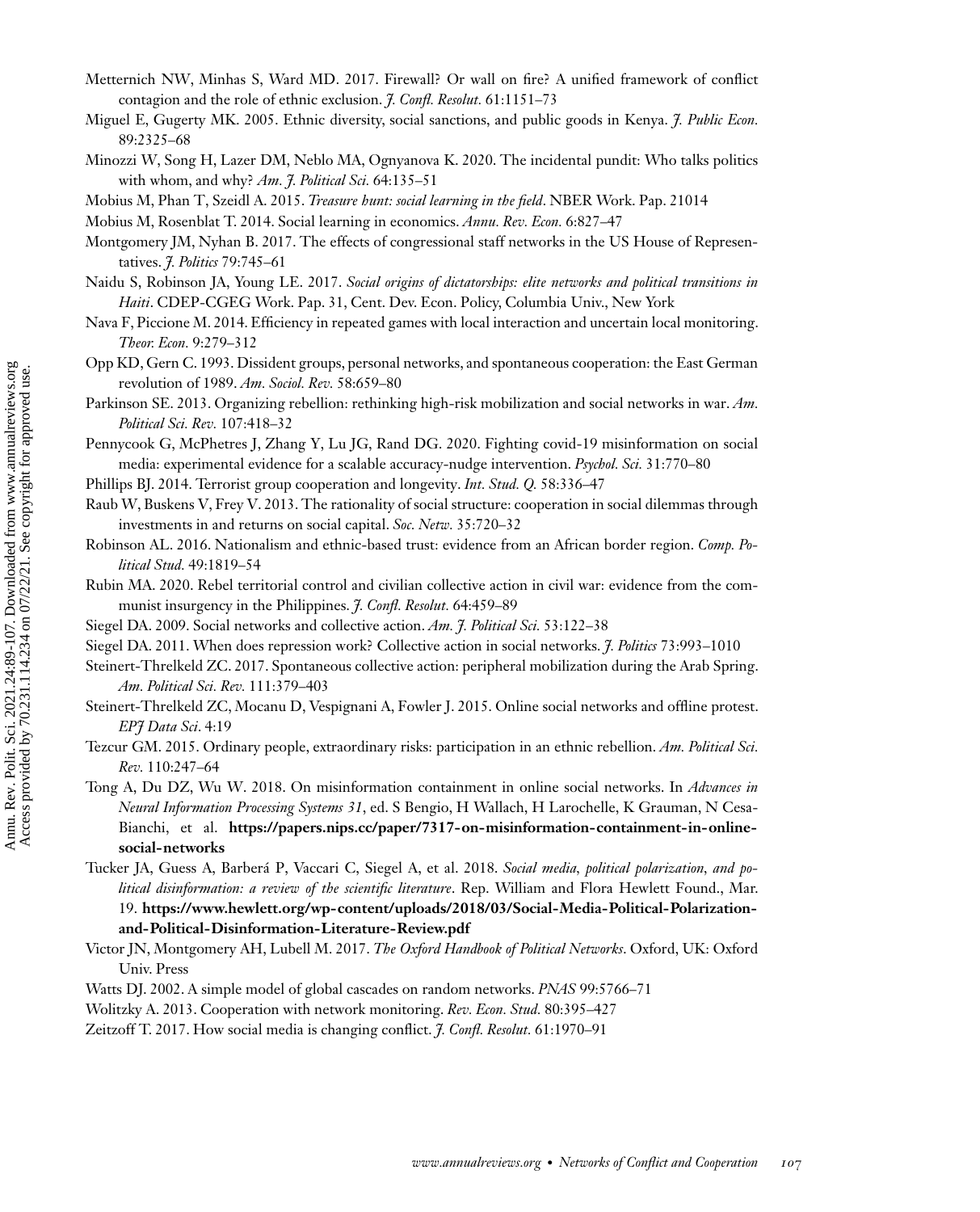

**Annual Review of Political Science**

Volume 24, 2021

# Contents

| Measuring Liberalism, Confronting Evil: A Retrospective                                                                                                                         |
|---------------------------------------------------------------------------------------------------------------------------------------------------------------------------------|
| Presidential Unilateral Power                                                                                                                                                   |
| Violence Against Civilians During Armed Conflict: Moving Beyond<br>the Macro- and Micro-Level Divide                                                                            |
| The Causes of Populism in the West                                                                                                                                              |
| Networks of Conflict and Cooperation                                                                                                                                            |
| Nationalism: What We Know and What We Still Need to Know                                                                                                                        |
| Party and Ideology in American Local Government: An Appraisal                                                                                                                   |
| Social Protection and State-Society Relations in Environments of Low<br>and Uneven State Capacity<br>Arthur Alik-Lagrange, Sarah K. Dreier, Milli Lake, and Alesha Porisky  151 |
| The Continuing Dilemma of Race and Class in the Study of American<br>Political Behavior                                                                                         |
| <b>Conflict-Related Sexual Violence</b>                                                                                                                                         |
| Secrecy in International Relations and Foreign Policy                                                                                                                           |
| How Do Electoral Gender Quotas Affect Policy?                                                                                                                                   |